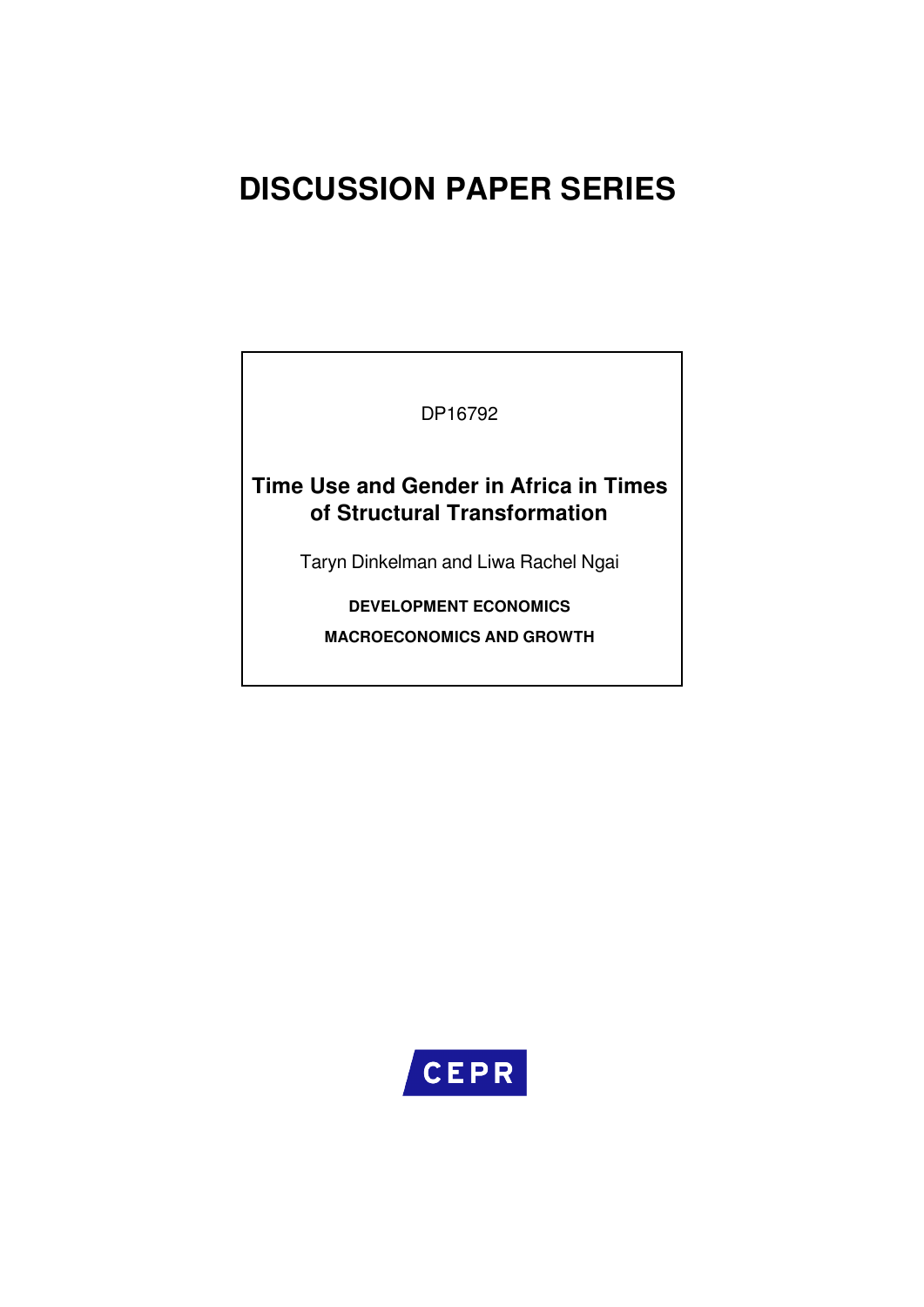# **Time Use and Gender in Africa in Times of Structural Transformation**

*Taryn Dinkelman and Liwa Rachel Ngai*

Discussion Paper DP16792 Published 08 December 2021 Submitted 07 December 2021

Centre for Economic Policy Research 33 Great Sutton Street, London EC1V 0DX, UK Tel: +44 (0)20 7183 8801 www.cepr.org

This Discussion Paper is issued under the auspices of the Centre's research programmes:

- Development Economics
- Macroeconomics and Growth

Any opinions expressed here are those of the author(s) and not those of the Centre for Economic Policy Research. Research disseminated by CEPR may include views on policy, but the Centre itself takes no institutional policy positions.

The Centre for Economic Policy Research was established in 1983 as an educational charity, to promote independent analysis and public discussion of open economies and the relations among them. It is pluralist and non-partisan, bringing economic research to bear on the analysis of medium- and long-run policy questions.

These Discussion Papers often represent preliminary or incomplete work, circulated to encourage discussion and comment. Citation and use of such a paper should take account of its provisional character.

Copyright: Taryn Dinkelman and Liwa Rachel Ngai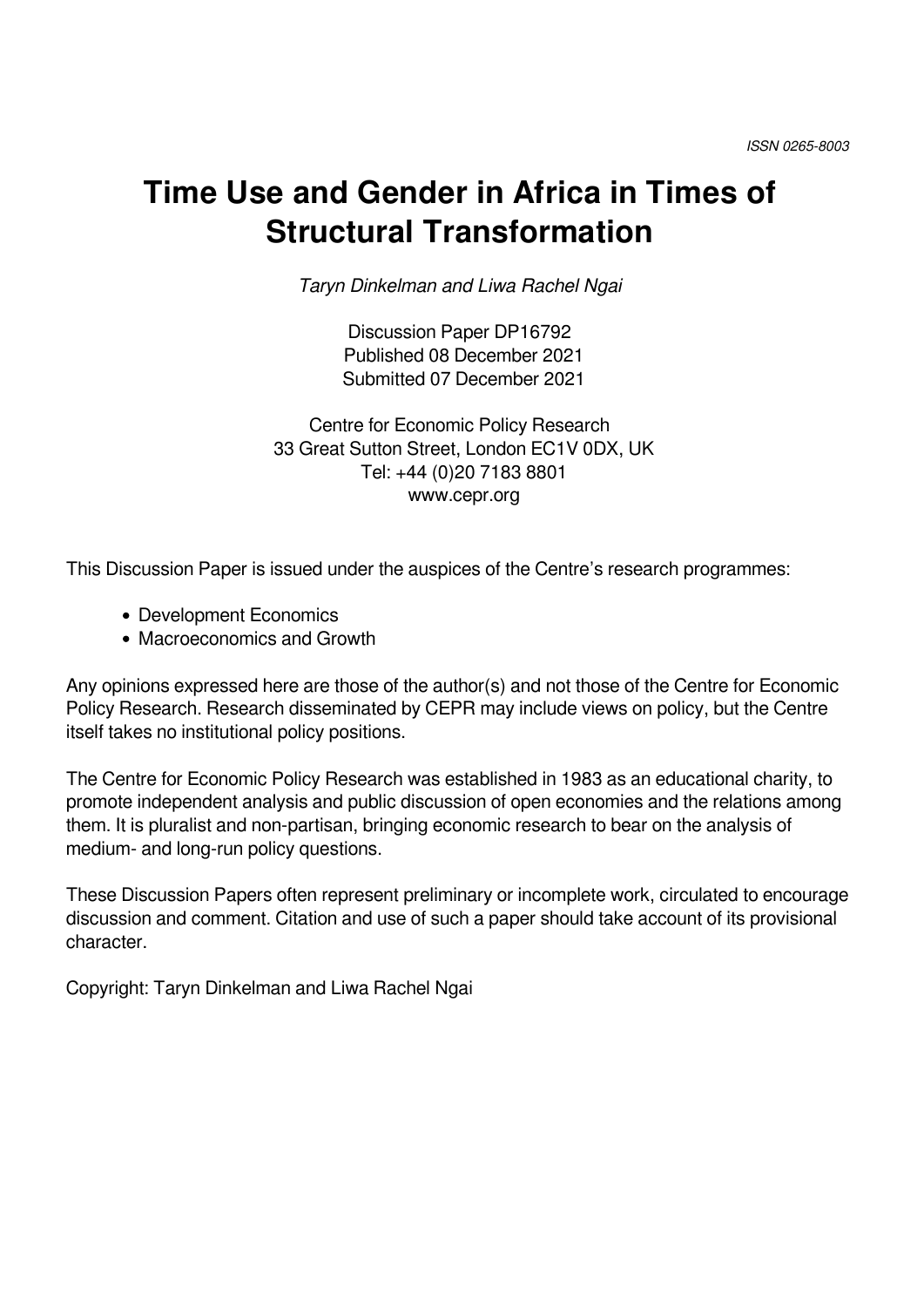# **Time Use and Gender in Africa in Times of Structural Transformation**

## **Abstract**

Many African countries are still in the early stages of structural transformation. Typically, as economies move through the structural transformation, activities once conducted within the household are outsourced to the market. This has particular implications for women's time use. In this paper, we document that current patterns of female time use in home production in several African countries closely resemble historical time use patterns in the US. We highlight two stylized facts about women's time use in Africa. First, in North Africa, women spend very few hours in market work and female labor force participation overall is extremely low. Second, although extensive margin participation of women is high in sub-Saharan Africa, women tend to work in the market for only a few hours each week, with the rest of their work hours spent in home production. These two facts suggest two types of constraints that could slow down the reallocation of female time from home to market as economies grow: Social norms related to women's market work, and a lack of infrastructure (e.g. household infrastructure and childcare facilities) to facilitate marketizing home production. We discuss recent empirical evidence related to each set of constraints and highlight new avenues for research.

JEL Classification: O11, O12, D13, J22, O55

Keywords: Africa, time use, Work, Home Production, structural transformation

Taryn Dinkelman - tdinkelm@nd.edu *University of Notre Dame and CEPR*

Liwa Rachel Ngai - l.ngai@lse.ac.uk *london school of economics and CEPR*

Acknowledgements

This work was partly supported by the Structural Transformation and Economic Growth (STEG) program at CEPR and by the Kellogg Institute for International Studies at the University of Notre Dame. Research assistance was provided by Regina Mannino, Brigid Meisenbacher, and Vivek Moorthy. We thank Gaaitzen de Vries for assistance with data from the GGDC Africa Sector Database.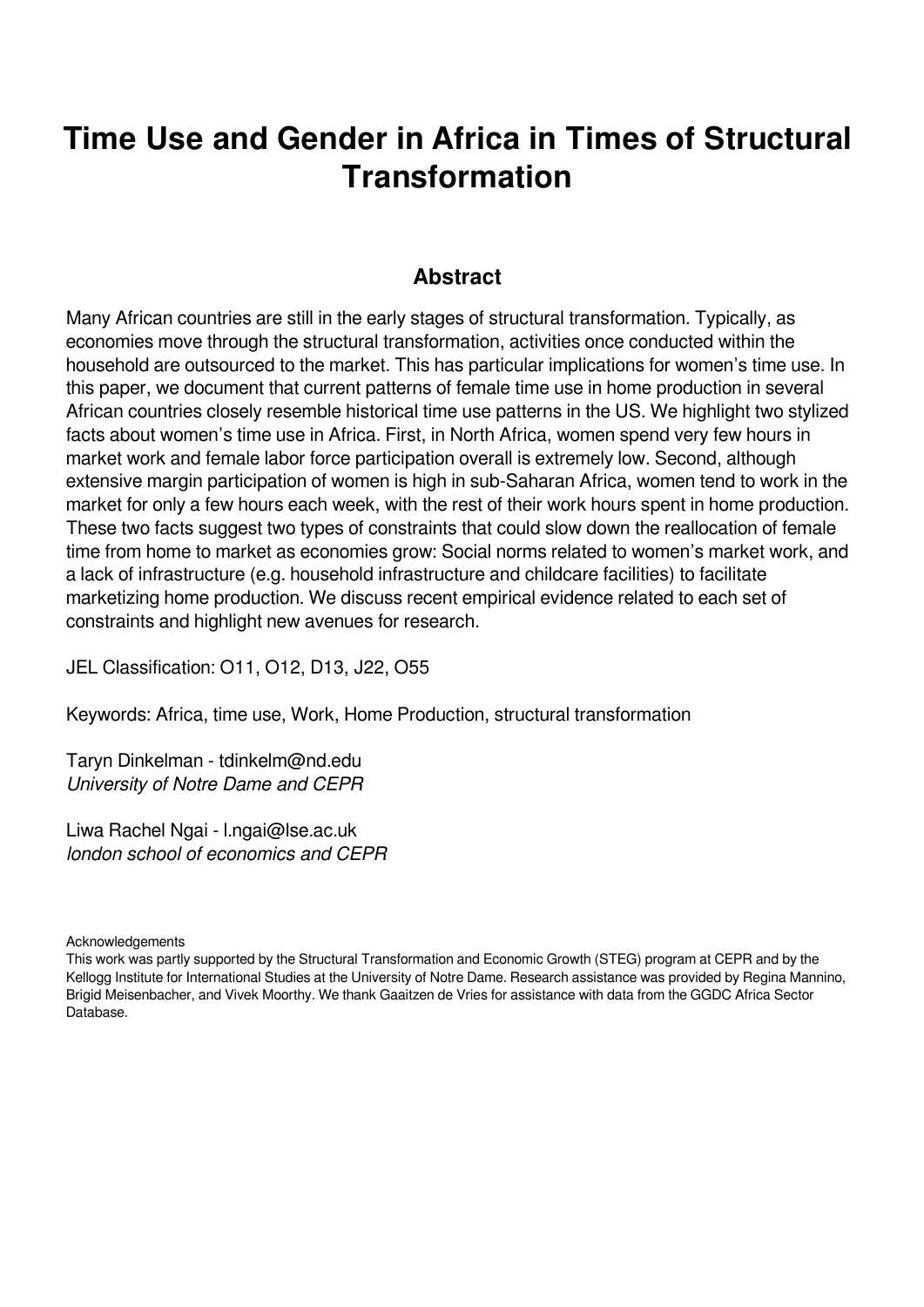#### **Time Use and Gender in Africa in Times of Structural Transformation**<sup>1</sup>

Taryn Dinkelman L. Rachel Ngai NBER and CEPR CEPR

University of Notre Dame London School of Economics

November 2021

Many African countries are still in the early stages of structural transformation. Typically, as economies move through the structural transformation, activities once conducted within the household are outsourced to the market. This has particular implications for women's time use. In this paper, we document that current patterns of female time use in home production in several African countries closely resemble historical time use patterns in the US. We highlight two stylized facts about women's time use in Africa. First, in North Africa, women spend very few hours in market work and female labor force participation overall is extremely low. Second, although extensive margin participation of women is high in sub-Saharan Africa, women tend to work in the market for only a few hours each week, with the rest of their work hours spent in home production. These two facts suggest two types of constraints that could slow down the reallocation of female time from home to market as economies grow: Social norms related to women's market work, and a lack of infrastructure (e.g. household infrastructure and childcare facilities) to facilitate marketizing home production. We discuss recent empirical evidence related to each set of constraints and highlight new avenues for research.

*Keywords:* Africa, time use, work, home production, structural transformation *JEL Classification:* O11, O12, D13, J22, O55

 $\overline{a}$ 

<sup>1</sup> This work was partly supported by the Structural Transformation and Economic Growth (STEG) program at CEPR and by the Kellogg Institute for International Studies at the University of Notre Dame. Research assistance was provided by Regina Mannino, Brigid Meisenbacher, and Vivek Moorthy. We thank Gaaitzen de Vries for assistance with data from the GGDC Africa Sector Database.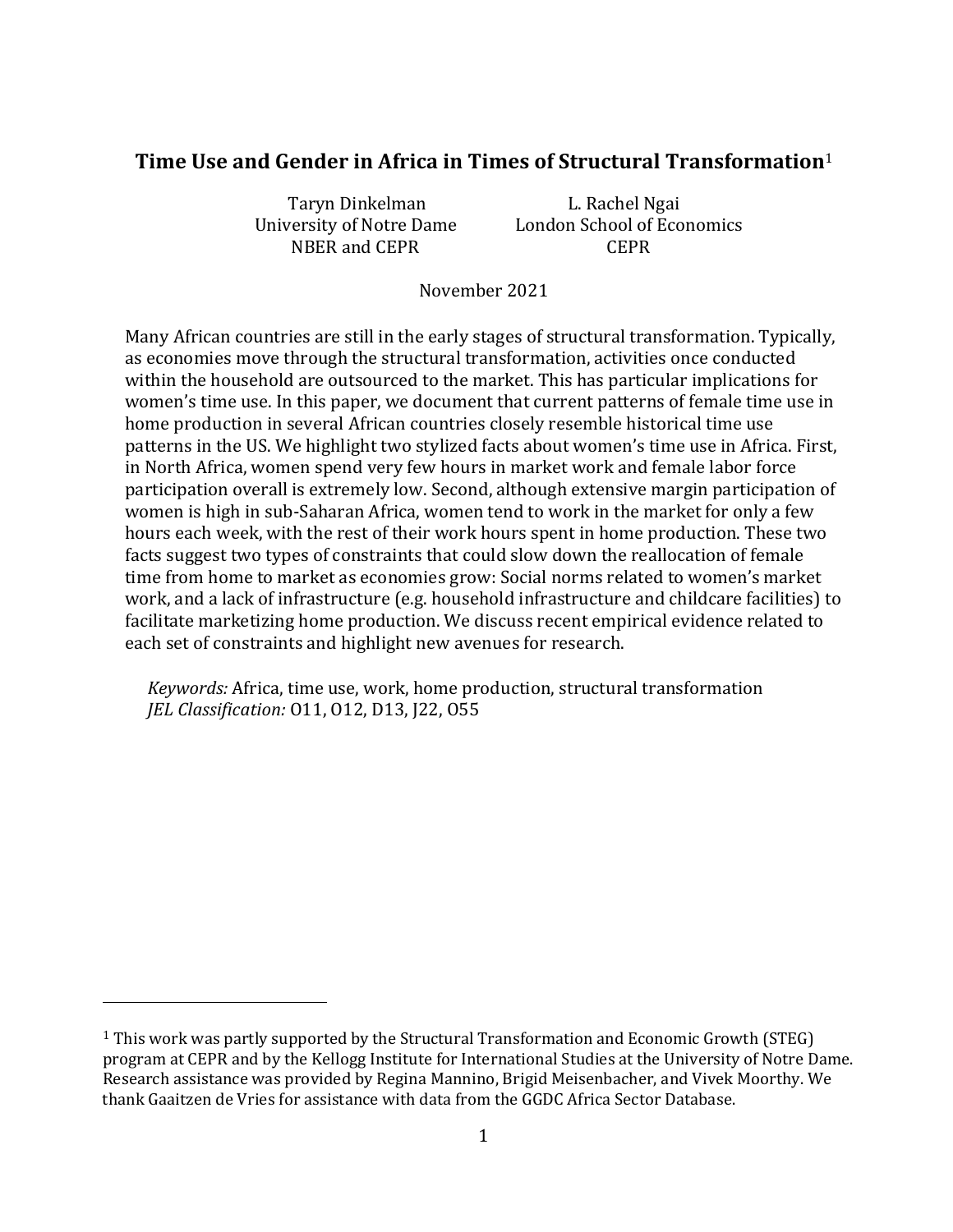Changes in time allocation are central to the process of economic development. As an economy develops, a substantial portion of activities that were once conducted within the household—for example, cooking, producing clothing and household goods, providing childand eldercare—are outsourced to the market. This shift in activity from home to market has implications for how women and men spend their time. When unpaid household work can be outsourced to the paid market sector, this tends to generate additional compensated female jobs, improving gender equality in labor market outcomes and in the home. And, when individuals can choose to allocate their time between home and market based on their talents, the economy as whole benefits from reduced labor misallocation.

The process of structural transformation, in which production shifts across the agricultural, manufacturing, and services sectors, is linked to the emergence of new types of labor market opportunities for women. Typically, as an economy grows and the service sector expands, home production can be more easily outsourced to the market via a process of marketization. Two market jobs are often created: one for the woman who is able to reduce her time in home production and another in the service sector, which itself tends to be intensive in female labor.

In this paper, we examine these links between time allocation, structural transformation, and marketization of home services in Africa using both macro and micro data. It impossible to think about women's market work in a growing economy without thinking about women's work in the home, and how the latter constrains or facilitates the former. Our aim is not to speculate on potential sources of economic growth in African countries or the triggers for structural transformation, but rather to draw attention to the understudied links between home and market work in Africa and discuss potential barriers to the smooth transition of time out of the home and into market work when the economy grows. A key point we emphasize is that tracking changes in the allocation of time across the development process will require more time use surveys collected from a wider range of African countries and for more years in each country.

We start by defining home production and provide a macro-level picture of how female market work has shifted across sectors in Africa since the 1970s. Over the last fifty years, the share of female workers in agriculture on the continent has shrunk, while female employment in services has grown.

Next, we draw out two patterns about the nature of women's work in Africa. First, women in countries of North Africa have especially low labor market participation rates and very low market hours. Second, in much of sub-Saharan Africa, high female labor force participation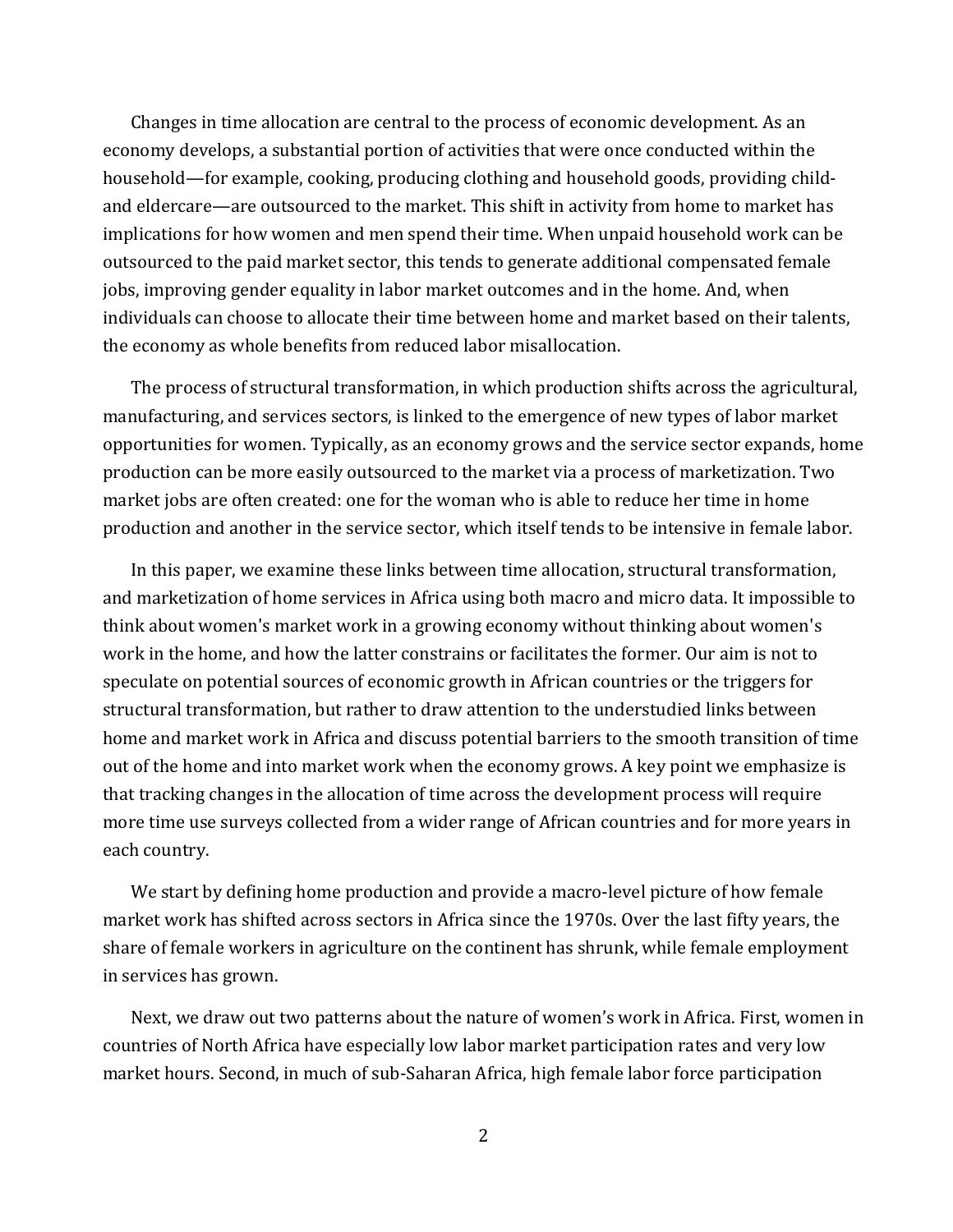coexists with low average market hours and high home production hours.2 The majority of women's market work in Africa is unpaid, occurring on family farms and in own-account or family firms. Family farms and family firms allow women to combine home and market work at the same location; this pattern of female employment was also evident in the mid-19th century US (Ruggles 2015).

Because so many hours are devoted to home production each day among African women, we investigate the nature of this work. A key contribution of this paper is that we assemble microdata from time-use surveys across four African countries at different levels of development to show that the allocation of home production hours across different activities closely resembles historical time use patterns in the US in the 1920s and in the 1960s.

With these key features in hand, we discuss some of the constraints and opportunities involved in moving towards a more efficient and equitable allocation of labor time in Africa. We highlight two key frictions that could slow down the marketization of home production in Africa: 1) much of sub-Saharan Africa lacks infrastructure to manage necessary household work, including physical infrastructure for household utilities and transportation to the market, and child- and family-care services; and 2) in North African countries in particular, social norms about women's market work restrict the reallocation of female time across home and market.

Although most high-income economies have already passed through the stages of structural transformation, many African countries are in the early stages of this process. There is still a large knowledge gap regarding women's time use and time allocation on the continent. Observing how women in Africa allocate time between home and market provides an opportunity to deepen our understanding of the process of structural transformation. Moreover, because many African countries are still in the early stages of structural transformation, understanding and addressing barriers to women's time reallocation from home to market across these countries is a first-order problem with implications for aggregate output and welfare.

## **Home Production and Structural Transformation**

l

Time in home production is defined as the time spent on the production of goods and services for own (not market) use. Reid (1934, p. 11) provides a still-relevant definition:

<sup>&</sup>lt;sup>2</sup> Heath and Jayachandran (2018) provide a recent review of female labor force participation patterns across the developing world, updating the work of Mammen and Paxson (2000) in this journal.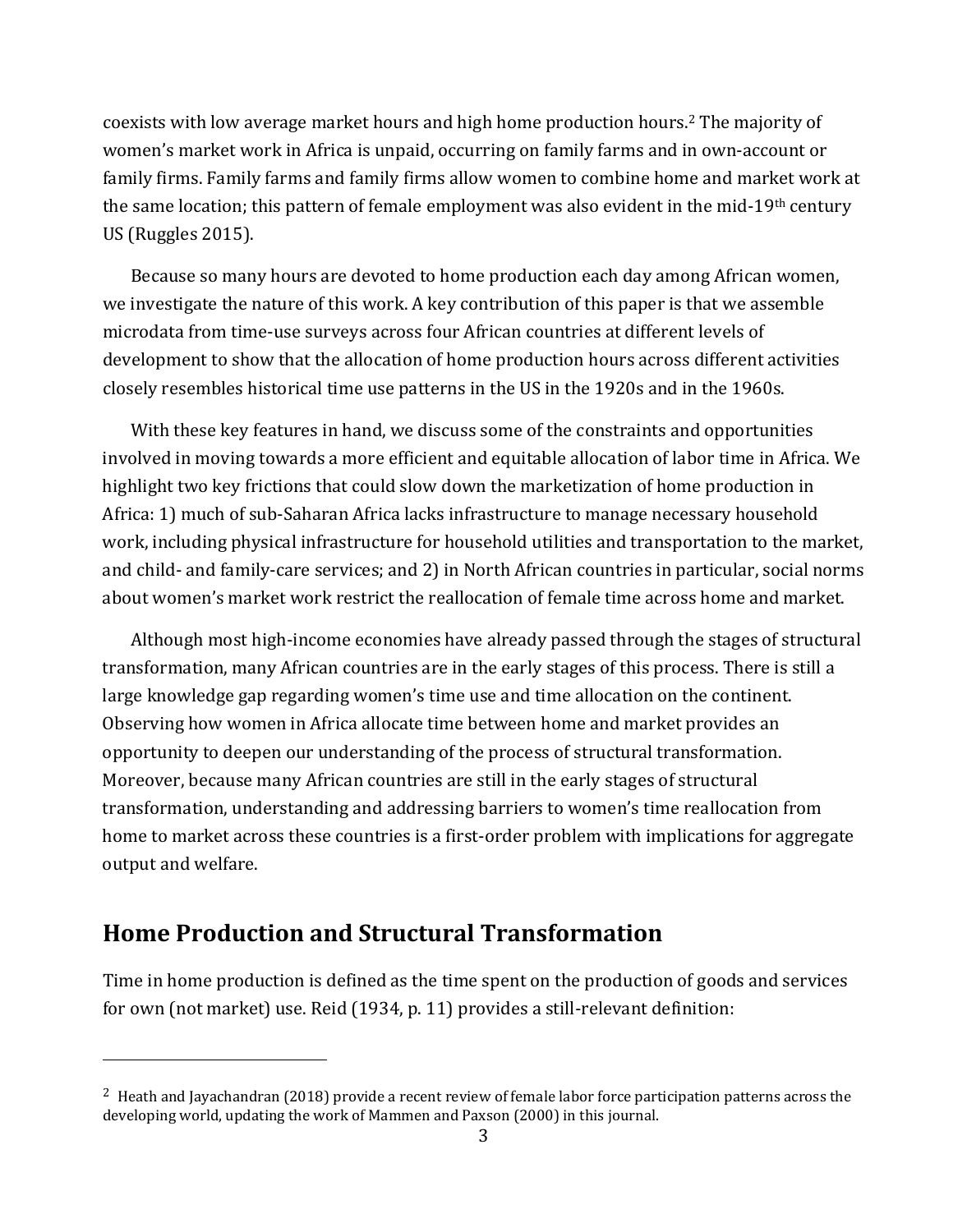It consists of those unpaid activities which are carried on, by and for the members, which activities might be replaced by market goods, or paid services, if circumstances such as income, market conditions, and personal inclinations permit the service being delegated to someone outside the household group.

As Reid (1934, p. 47) observed, many home activities in now-developed economies have been transferred to the market through the process of *marketization*:

As time went on, one form of production after another, spinning, weaving, sewing, tailoring, baking, butchering, soap-making, candle-making, brewing, pre-serving, laundering, dyeing, gardening, care of poultry, and other tasks have wholly or in part been transferred to commercial production. In addition, childcare, education, and the care of the sick are now to a large extent carried on by paid workers.

Typical modern-day examples of these home production activities are cooking, cleaning, laundry, and child- and eldercare. In many African countries, collecting wood and water for use in the household is also part of home production.3

The marketization process that Reid describes is closely linked to structural transformation of a developing economy, namely the decline in agriculture, a hump-shaped rise and fall in manufacturing employment, and rising services along the development path. Such patterns have been well-documented both historically for developed countries and over large crosssections of advanced countries (Kuznets 1966; Maddison 1980; Herrendorf et al. 2013). Lebergott (1993) documented this process of marketization with consumption expenditure data for the United States. Using harmonized cross-country time use data for recent decades, Freeman and Schettkat (2005) and Burda et al. (2013) documented the importance of marketization of home production in understanding market hours across rich countries.

There is some debate in the literature about whether Africa's structural transformation follows typical patterns.4 Figure 1 shows how female employment in African countries has shifted across sectors since the 1970s. Each panel shows the sectoral employment shares for women in eleven African countries (each country time series shown in different colored markers) at different levels of real GDP per capita between 1970 and 2010. Data are annual, employment shares are computed over all women in the labor market, and workers include

 $\overline{a}$ 

<sup>3</sup> Across African countries, there is ambiguity about whether wood and water collection should appear in the System of National Accounts (SNA) or not. For the purposes of this article, we count time spent in these activities as part of home production.

<sup>4</sup> Rodrik (2015) observes that today's developing countries see their manufacturing sector shrink at lower levels of GDP per capita than happened in developed countries historically, a feature termed "premature deindustrialization. However, using more recent data, Kruse et al. (2021) show that patterns of deindustrialization observed in Africa in the 1990s seem to have reversed since the late 2000s.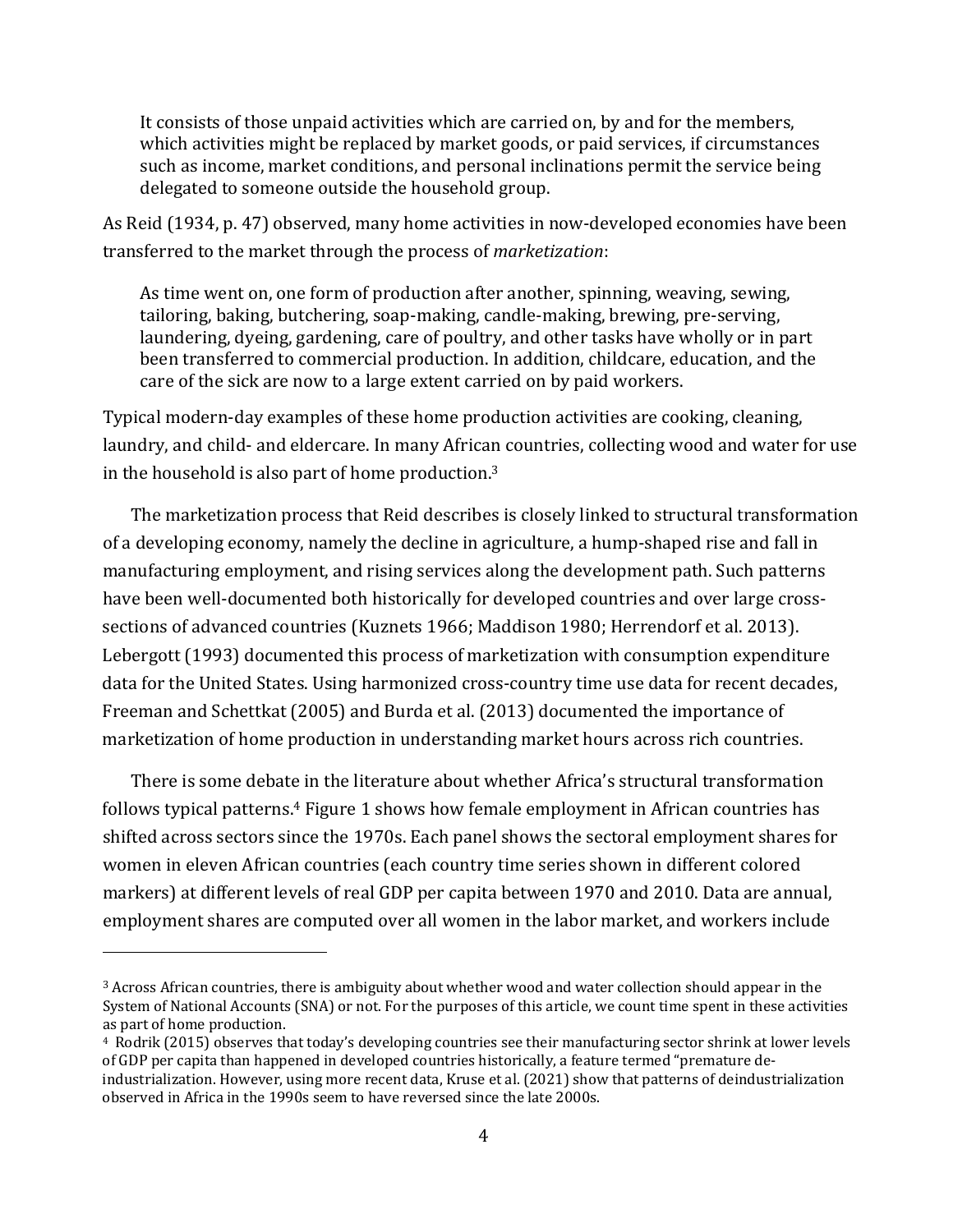paid and unpaid workers (self-employed and family workers). The patterns in Figure 1 indicate that in countries and years in which income is higher, female employment shares in agriculture are lower, while employment in manufacturing (to a lesser extent) and in services (to a greater extent) is higher. Manufacturing jobs account for only a small share of female employment on the continent: Kruse et al. (2021) note that under 10 percent of all female jobs in Africa are in manufacturing.5

#### **Figure 1**

l



#### **Female employment shares by sector and level of development in sub‐Saharan Africa**



*Source:* Annual data on female employment shares by sector for 11 African countries from the Africa Sector Database collated by the Groningen Growth and Development Centre. Real GDP per capita (2011 international dollars) from Penn World Tables v9.1.

<sup>5</sup> Male employment exhibits similar patterns across income levels and sectors (see online appendix Figure 5.1), with one exception: men's employment share in manufacturing exhibits a clearer rise when agriculture declines at low levels of real GDP per capita.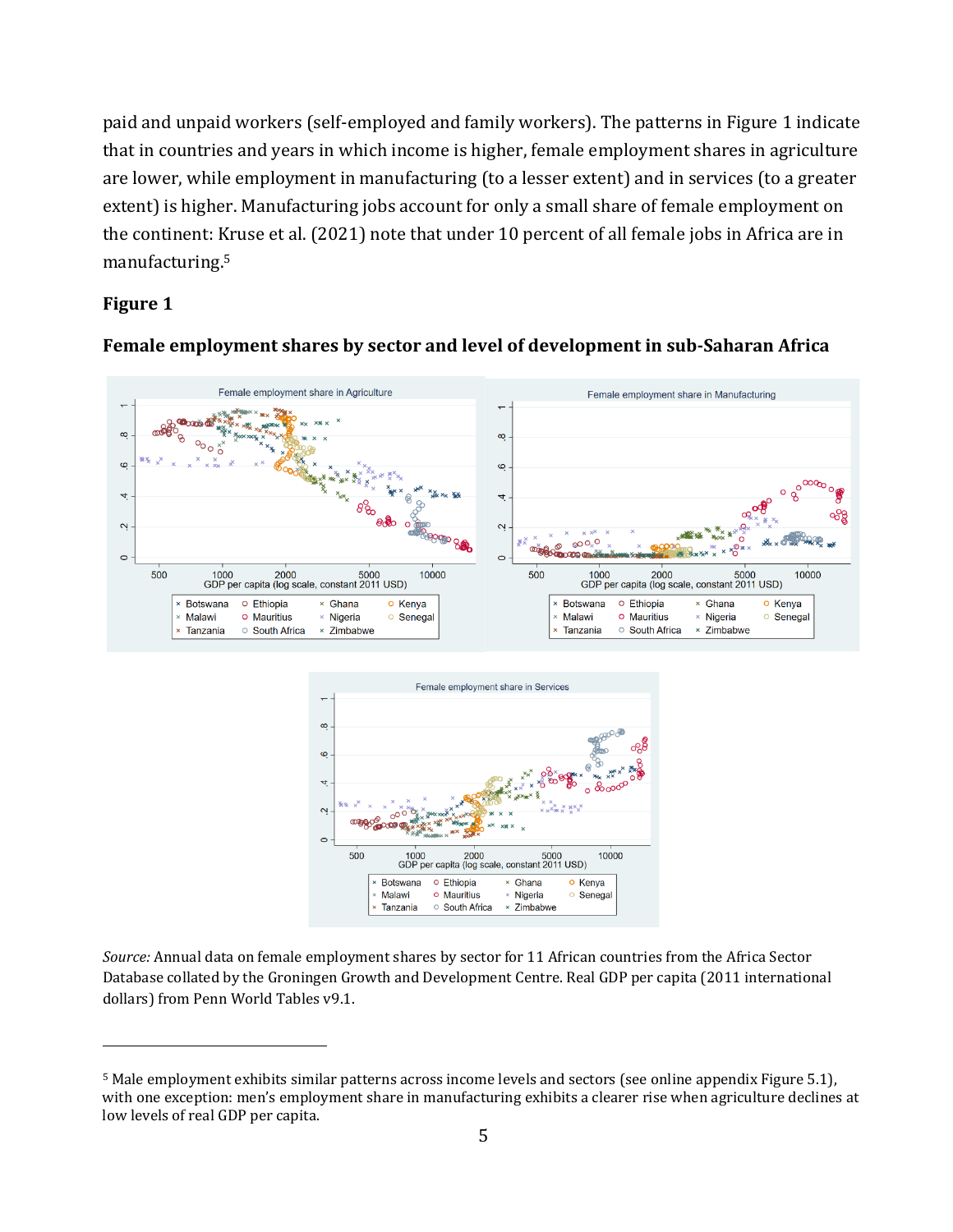*Notes:* The 11 countries are Botswana, Ethiopia, Ghana, Kenya, Malawi, Mauritius, Nigeria, Senegal, South Africa, Tanzania, and Zambia. De Vries et al. (2015) describe the construction of the Africa Sector Database. Genderspecific sectoral employment shares are constructed for each country and year between 1970 and 2010, and include all paid and unpaid workers (self-employed and family workers) enumerated in population Census data and national Labor Force Surveys. See Data Appendix for more details on figure construction.

The structural transformation in female jobs occurring in many African countries involves a shift from agriculture directly into the service sector. This is similar to the structural shifts in female employment in historical US data. For example, assembling data from 1860 to 2000, Ngai et al (2020) document that during this 140-year period, jobs for American women moved out of the agricultural sector and into the service sector, and female employment shares in manufacturing remained low throughout.

How is the shift of female employment towards services during the structural transformation linked to home production? Historically, in high-income countries, the expansion of service sectors has enabled households to outsource home production via the process of marketization (Ngai and Pissarides 2008; Rogerson 2008). Using 136 time–use surveys from 43 countries over the period 1960–2014, Bridgman et al. (2018) show that growth in market services across the globe is associated with a decline in home production hours. Moreover, growth in the service sector historically generated jobs intensive in both highskilled and low-skilled female labor. These changes had important implications for the economic role of women.<sup>6</sup> For women, the shift in time use between home and market is as important as the shift across market sectors during the structural transformation. And at the macroeconomic level, misallocation of female time and talent across the home and market sectors can reduce aggregate output (Hsieh et al. 2019, Lee 2020).

#### **How African Women Allocate Time between Home and Market**

l

Participation in market work in Africa is linked to time spent in home production. Figure (2) reports patterns of female labor market participation and time use across market and home and how each varies with GDP in Africa.

Figure 2a illustrates how the female labor force participation rate among African countries varies with GDP. We use data on labor force participation from the International Labor

<sup>6</sup> For more discussion, see Mincer (1962)'s pioneering work on the role of home production for understanding female labor supply. Recent work in quantifying its importance includes Ngai and Petrongolo (2017) and Rendall (2018).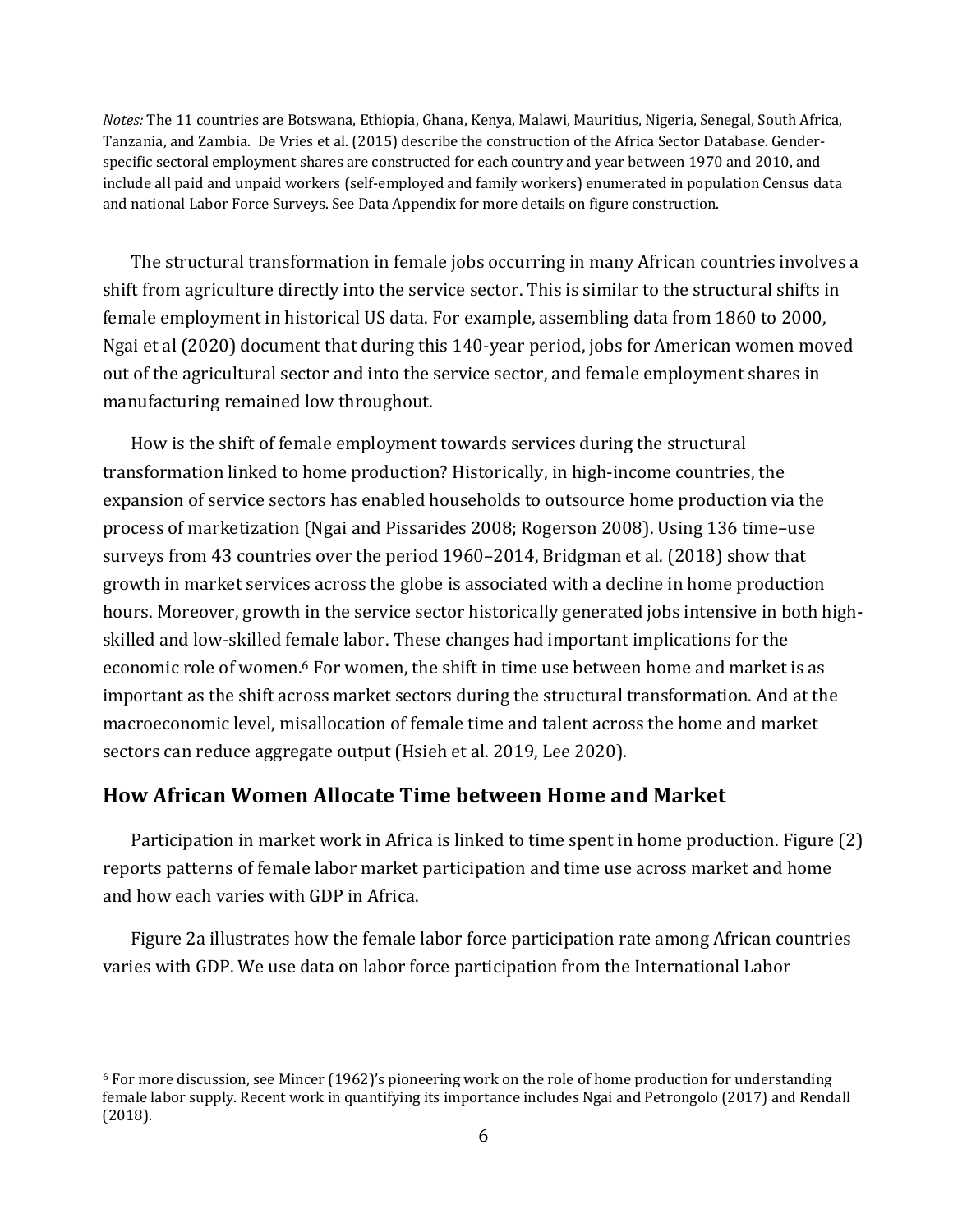Organization (ILO); Gaddis et al. (2020) discuss some of the key challenges to measuring female labor force participation in sub-Saharan Africa.





*Notes:* In 2(a), circle sizes represent population, orange circles denote North African countries and red circles denote sub-Saharan African countries. In (2b), average market and home hours are reported for women aged 15 and older. We plot real GDP per capita on a log scale and label x-axes with the corresponding income per capita. *Source:* Female labor force participation in (2a) is from the International Labor Organization. Average weekly market and home hours for women are from Bridgman et al. (2018) who use time use data to compute average hours for all women. Real GDP per capita (2011 international dollars) is from Penn World Tables v9.1.

Although this figure only captures cross-country variation, the variation is consistent with the declining part of the familiar U-shape in female labor force participation with development—that is, labor force participation of women (especially married women) first falls and then rises with per capita GDP (Sinha, 1965; Boserup, 1970; Durand, 1975; Goldin, 1986). None of the countries in Figure 2a have reach high-income country status yet, and there is considerable variation in female LFP even within income bands. For example, South Africa and Algeria each have relatively higher levels of per capita GDP, but whereas South Africa's female labor force participation rate looks more like other middle- and high-income countries, Algeria's female labor force participation rate is below 20 percent, the lowest in the world. The lack of upturn in the female labor force participation rate that we see in Figure 2a may be related to some of the barriers to women's market work that we discuss below.

Labor force participation does not clearly reveal the extent of female time spent in market activities. Figure 2b illustrates how many hours women spend in market work (green triangles) and household work (orange circles) in five African countries at different levels of GDP per capita. The data show average weekly hours of market and home work across all women,

<sup>(</sup>a) Female Labor Force Participation (b) Female market and home hours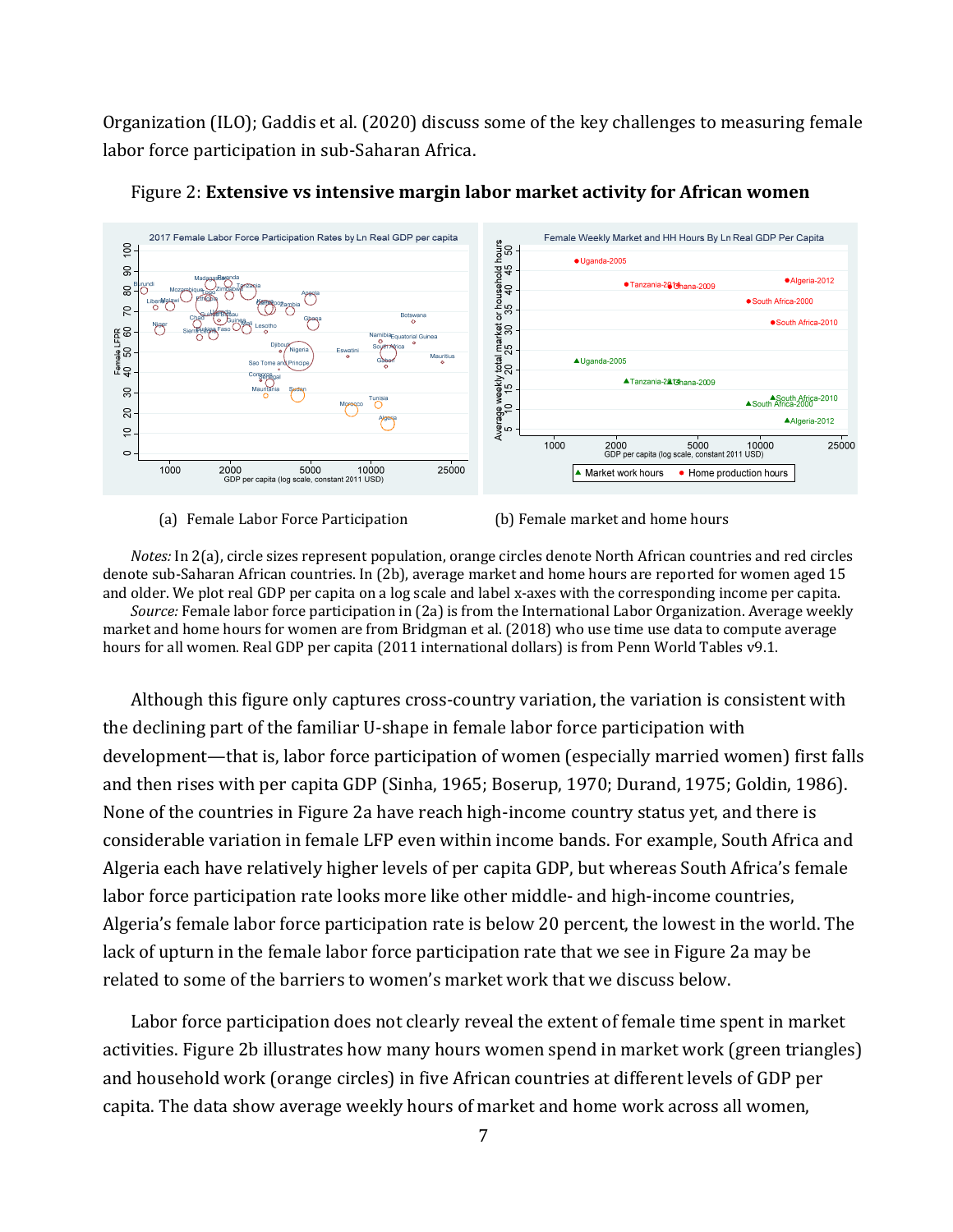including those who do and do not work in the market (or home) at all. To create this figure, we used the average weekly hours for women computed by Bridgman et al. (2018) who in turn compute these averages using microdata from each African country (we use the aggregated data from this paper because not all of the microdata is publicly available).

Comparing 2a with 2b is shows us that high female labor force participation coexists with low market hours and high home hours. For example, Uganda, Tanzania, and Ghana all have female labor force participation rates in excess of 60 percent. Yet the average woman in these countries works fewer than 25 hours per week in the market, and at least 32 to 48 hours per week in home production.<sup>7</sup> Market work is far from being a full-time job for women in these countries, and home production is at least the equivalent of a part-time job. On the other end of the spectrum, all of the countries with low female labor force participation (below 40 percent) are in North Africa. Figure 2b shows that for one North African country (Algeria), women work less than 10 hours per week, and report 40 hours of home time per week.

Figure 2b also shows that home production hours fall as income per capita rises (from 1,785USD in Uganda to 12,200USD in South Africa). Using a broader cross section of countries across the world, Bridgman et al (2018) show that female home hours decline to 25-30 hours per week once countries reach high-income status. Data from the American Time Use Surveys indicate that in 1965, the average woman in the US worked 40.6 hours per week in the home; this fell to 28.7 hours per week in 2010 (Aguiar and Hurst (2007) provide a detailed analysis of modern trends in US home production time). Home production hours among African women in the 2000s resemble average hours in home production among American women in the mid-1960s. Most African countries likely have a long way to go before income growth leads to meaningful reductions in home production time. Time use surveys collected for a wider range of African countries and for more years in each country would be immensely useful for tracking these changes in home production hours as countries change and grow.

Together, Figures 2a and 2b illustrate substantial heterogeneity in female labor force participation across regions, and show that many women tend to work a little in the market and a lot in home production. We next discuss two questions. Is there something about the nature of work in African countries that allows women to combine home and market activities? And, do constraints to women's market work differ across countries where extensive margin

 $\overline{a}$ 

 $^7$  As in other countries, women in Africa spend more time in home production than men do (data not shown). Among the countries in Figure 2b, women spend two to four times as many hours in home production as men do.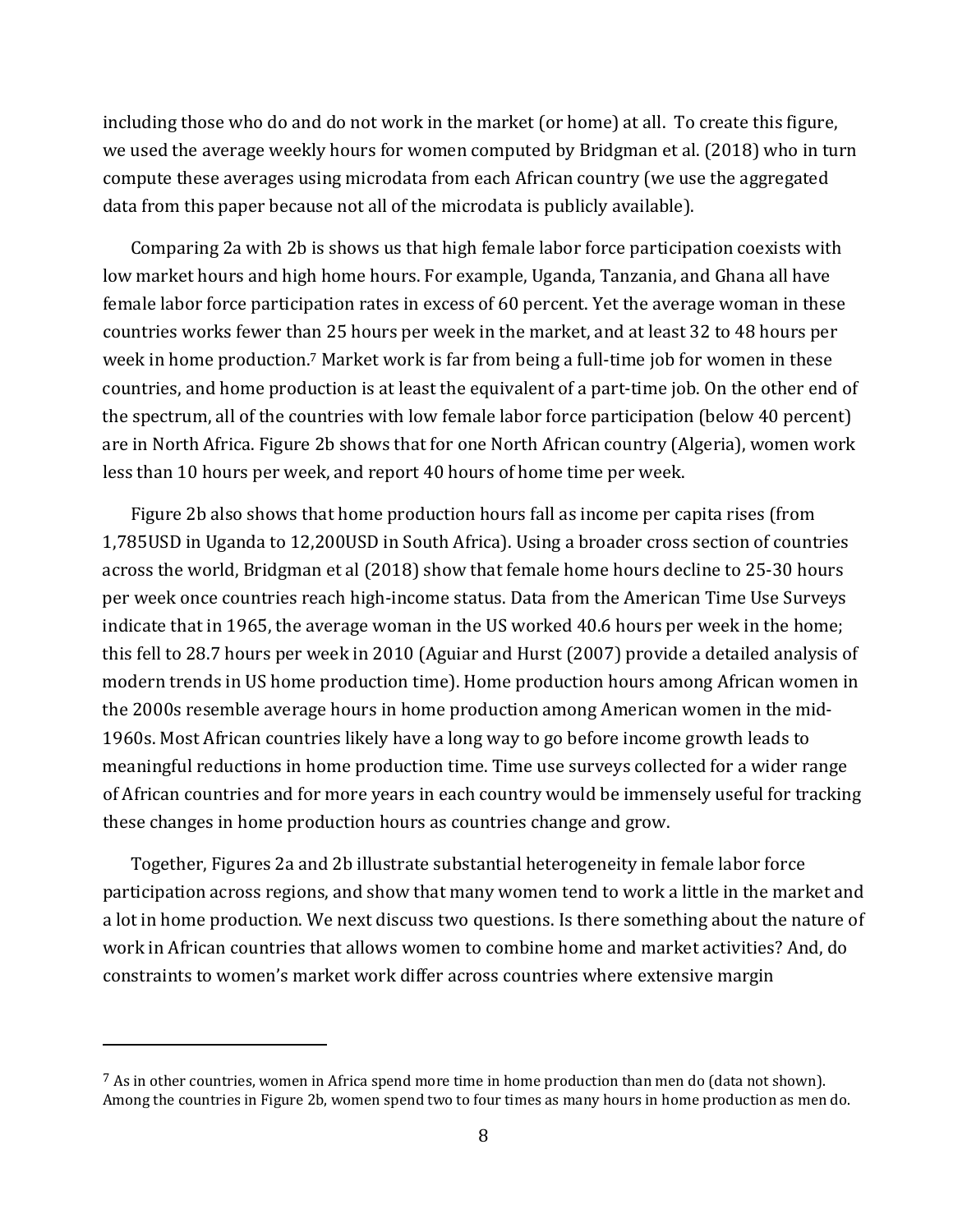participation is very low (like Algeria) compared with those countries where women participate at high rates but with few hours of market work (like Uganda)?

#### *Combining Home and Market Work: The Role of Family Farms and Family Firms*

In much of Africa, the large majority of women's time in market work is spent in unpaid family labor or own-account work. Most of these types of jobs – for example, growing vegetables on the family farm for market, producing meals for a family food stand, serving customers in a family business – are not remunerated. Yet these jobs offer location flexibility and hours' flexibility. They typically take place in the family home or close to it, or on the family farm, where childcare, eldercare, and other types of home production must also take place. This flexibility makes it possible to shift time between market and home production at low cost, and obviates the need for women to specialize in either the home sector or the market sector.

In Figure 3, we show two snapshots of the profile of market work for women in 1991 and 2017, separately for North Africa and sub-Saharan Africa. The categories shown in this graph are exhaustive: a woman is either not in the labor force (rose-colored area), or she is part of the labor force and working as an unpaid contributing family worker (green), an own-account or self-employed worker (orange), a wage-worker (navy), or an employer (maroon).

Aggregating across countries, the female labor force participation rate in sub-Saharan Africa is around 56 percent. The vast majority of women doing any market work in sub-Saharan Africa are still own-account workers or contributing family workers, and not wage earners. The figure paints a generally stagnant picture of extensive margin participation and of the types of jobs held by women; over time, there has been a small increase in the share of women doing wage work, and a small decline in women working as unpaid contributing family workers. This change is more notable in middle-income African countries, not shown separately here.

The employment pattern in low- and middle-income countries in Africa is consistent with what we see historically in developed countries. For example, Ngai et al. (2020) show the role that work on family farms and within-family firms plays in accounting for changes in female labor force participation over time in the US. As the structural transformation in the West occurred and family farms were consolidated into larger farms, home-based market work disappeared, and with it, the ability of women to easily combine home and market production. The current types of market work done by women in sub-Saharan Africa suggest that any forces that shift workers off of family farms or lead to consolidation of these smaller farms may also have large impacts on women's time allocation across market and home. If marketization of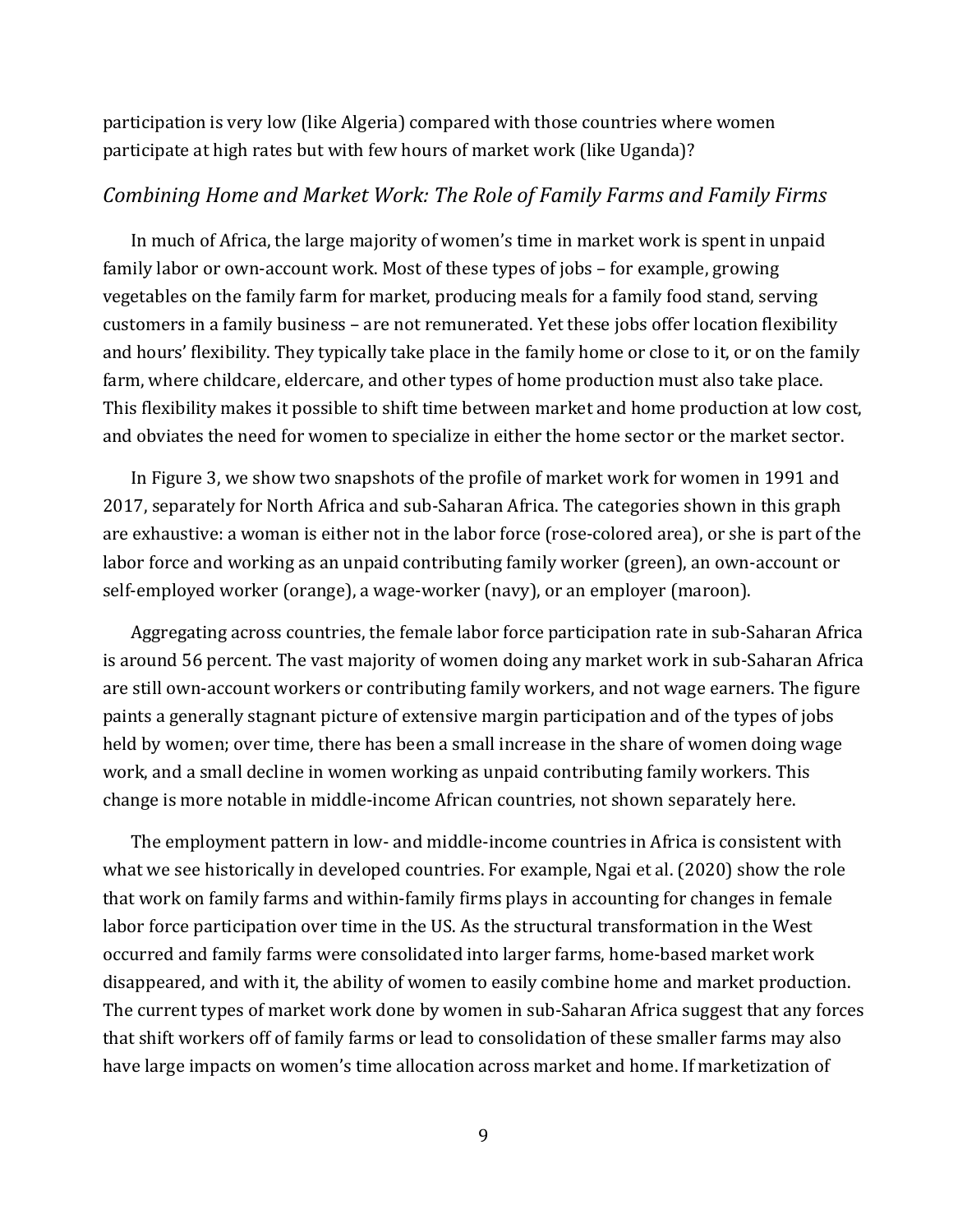home services is slow to materialize, moving away from family farms and firms could push women to withdraw from market work and reallocate hours towards home production.



Figure 3: **Composition of women's market work by region over time**

*Source:* Data on sector of market work and market participation are from the World Bank's World Development Indicators. See Data Appendix for details on each data series.

A notable aspect of Figure 3 is the stark difference in employment patterns across North African countries (including Algeria, Egypt, Libya, Morocco, Sudan, Tunisia, Western Sahara) and the rest of the continent. The rate of female labor force participation for North African countries is around 25 percent, with the majority of this work being in wage employment. Family farms and firms do not play a large role in providing market opportunities for women in this region. Differences in social norms about what market work is acceptable for women may account for these large differences in women's time allocation in North Africa versus other countries. We return to this topic in the final section.

#### *Service‐Sector Jobs and Female Market Work in Africa*

If structural transformation in Africa is to affect the way that women choose to allocate time across home and market, we need to know whether service sector jobs in Africa produce home production substitutes and generate female-intensive jobs at for women across the skills distribution. Evidence on the growth of female employment in these home-production suubstitute sectors (as a subset of the service sector) exists for developed countries (for example, Addati et al. 2018). These topics are an option area for research in African countries.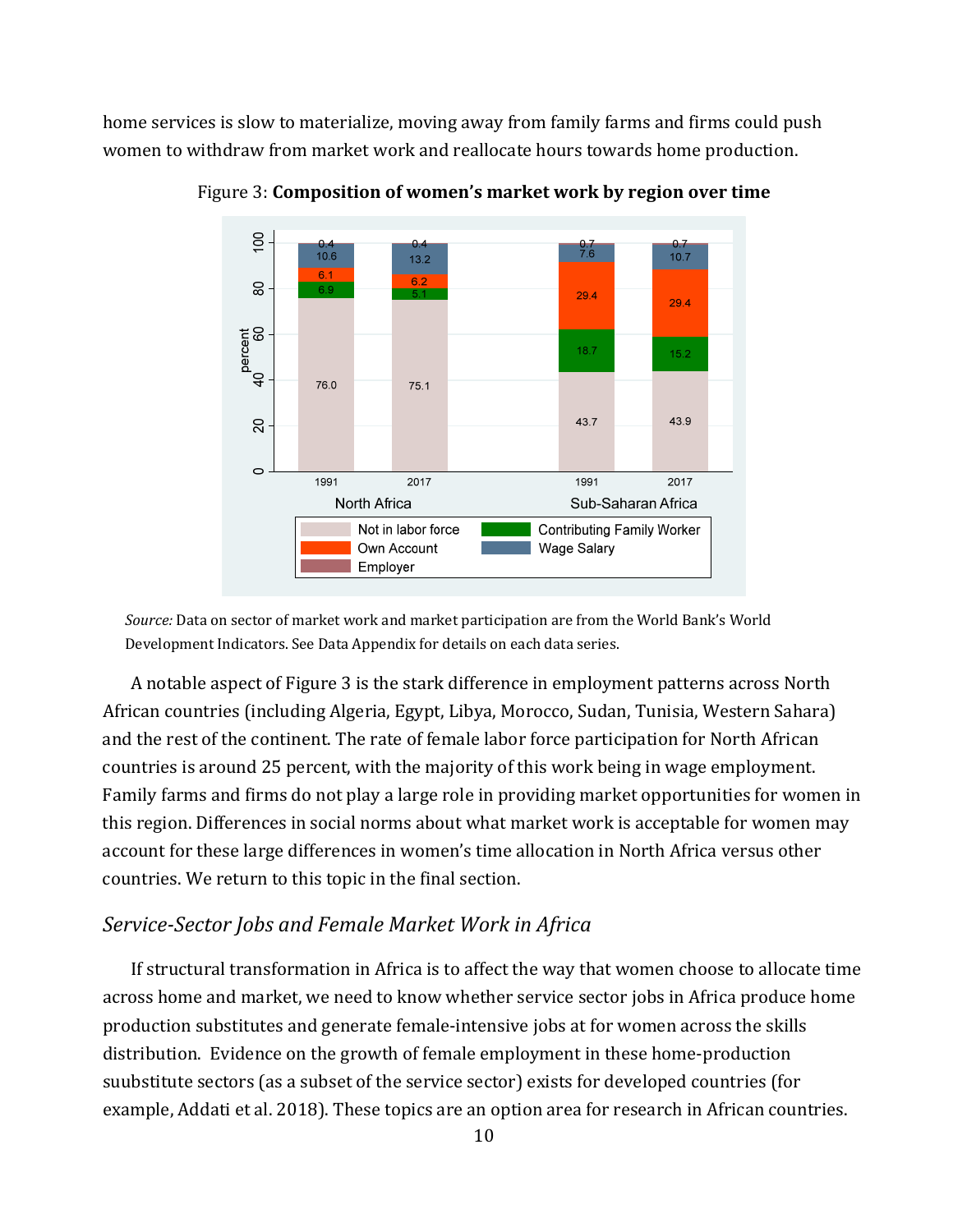One way to measure the marketization of home production is to look at the share of service sector jobs that provide home-substitutable goods and services, like childcare workers, healthcare workers, cleaners, hotel workers, and restaurants. To illustrate how we might do this, we collect officially published statistics from South Africa, Kenya, Ghana, and Ethiopia in 2015 to capture female market work by sector. Figure 4 uses these data to graph the share of all female jobs (in blue) and the share of all female service sector jobs (in red) that could be regarded as home substitute activities. For comparison, we also plot female employment in home-substitutable sectors for the United States using similar data. Because the official statistics are aggregated at a fairly high level, we can only implement a broad definition of home-substitutable sectors, including: jobs in education, health and social work, arts/entertainment, domestic work for private households, and all other services (including personal services like food and accommodation, and miscellaneous repairs).



Figure 4: **Share of Female Market Jobs Producing Home Production Substitutes**

*Source:* We compiled data from official statistics of each country that were in turn each based on national household or labor force survey data. See Data Appendix for details of how we classified each type of job.

*Note:* Share of female employment (total, or in services) that could be broadly classified as home production substitutes. We define home-substitutable jobs to include education, health and social work, arts/entertainment, domestic work for private households, and all other services (including personal services like food and accommodation, and miscellaneous repairs), as well as wholesale and retail trade jobs. Service sector jobs excluded from home-substitutable jobs include: finance, insurance, and real estate; administrative and support services; information and communication; and professional activities. Public administration and defense are excluded from the denominator of both measures in Figure 4.

In all the countries shown here, women's market jobs that substitute for home production represent at least half of all of female jobs, and make up the vast majority of service-sector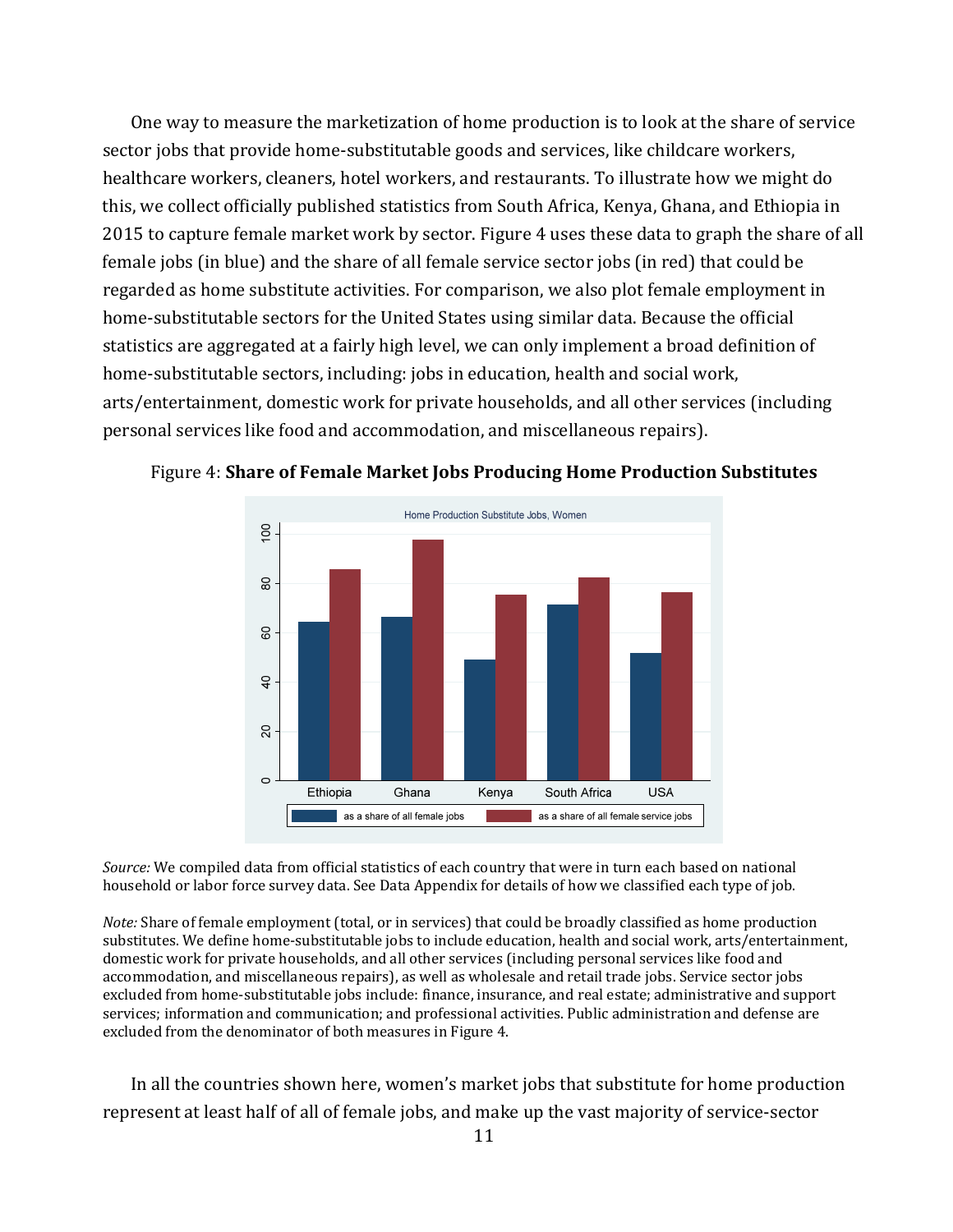work among women. In Ethiopia, Ghana, and South Africa, a larger share of all female jobs in the service sector are in home substitute work relative to the United States and Kenya.

At least in this handful of African countries, the marketization of some types of home production seems well underway. These jobs provide opportunities for women to choose to reallocate time away from home production, and towards market work. A natural and useful extension of this exercise would be to expand the sample to a larger number of African countries, and to consider how the share of marketized home production substitute jobs has changed over time within a set of developing countries for which there are data. An alternative way to calculate the extent of marketization, used in Ngai and Pissarides (2011), would be to begin with time-use surveys and make two calculations: the share of total market hours worked in jobs that produce home production substitutes and the share of total hours spent producing these services within the household (household hours). With multiple time-use surveys within a country, one could track marketization by observing how the location of time required for producing household services shifts out of the household and into the market.

#### **Time in Home Production in Africa**

The evidence in Figure 2b shows that in a subset of African countries, the average woman spends 32- 47 hours each week in home production, and only 7-17 hours per week in market work. To understand low market hours in these countries, it is important to have a better understanding of what is happening within the home. We next take a closer look at home production activities in a subset of countries for which we have the microdata from national time use surveys or from household surveys with time use modules. Only a handful of African countries (listed in the Data Appendix) have ever fielded such time use surveys that include data to estimate the extent of home production, and only since the 1990s. We use micro data from five of these surveys: two waves for South Africa and one each for Morocco, Ghana, and Sierra Leone. In the Data Appendix, we discuss time use surveys in more detail and how we use these data to construct weekly hours in home production.

The four African countries we study occupy three different geographic regions: South Africa in the south, Morocco in the north, and Ghana and Sierra Leone in the west. They also represent very different stages of economic development as measured by real GDP per capita (shown in Table 1). All of the African countries we examine, except for South Africa in 2010, are poorer in the 2000s than the US was in the 1920s. We compare the time use patterns in home production in these countries with time use patterns from the United States.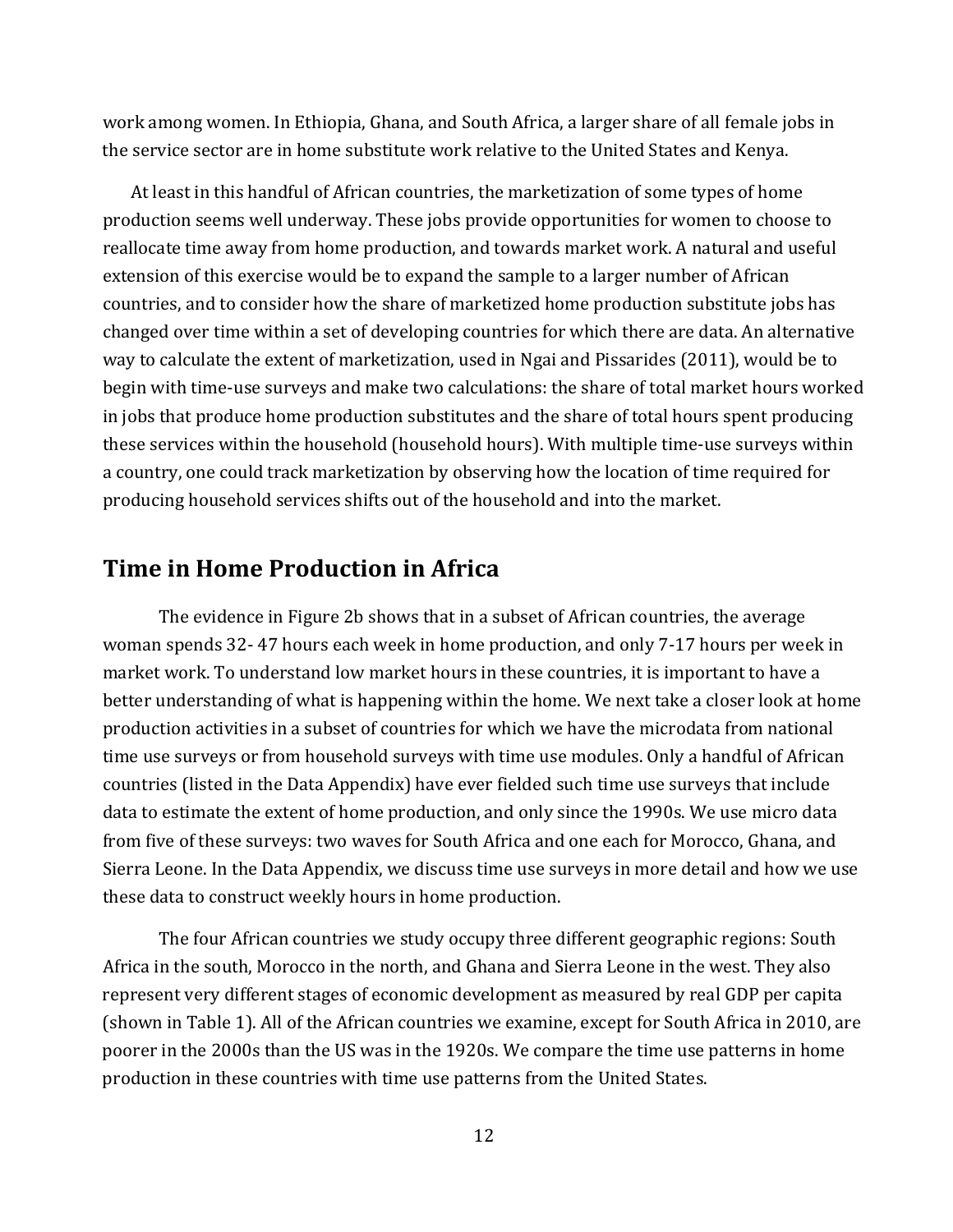We focus on a sample of housewives in each country to understand the full extent of home production activities among those most responsible for these activities, and to compare current female time use in Africa to historical patterns among housewives in the historical US. Historical data on the US from the 1920s are taken from a Department of Agriculture report on surveys of American farmer housewives (Pidgeon, 1937). Among the surveys that we use for the other countries, only Morocco contains a self-reported housewife category. To construct a comparable sample of housewives for surveys other than the U.S. 1920s survey, we restrict samples to married women aged 15 to 59 who report not being in school or paid work in the last week and who report zero hours in market work and in education in the prior day.8 The share of all women defined as housewives under this definition ranges from 12-18 percent in Sierra Leone, South Africa (2010) and the US (2010), up to 44-47 percent in Morocco and Ghana, and 100% in the 1920s U.S. data. This sample is clearly not representative of all women, but it lets us make some interesting historical comparisons, it captures an important share of women in most countries, and it gives us a detailed picture of all of the activities that home production involves, and their time intensity.

Table 1 shows average weekly hours spent on six broad categories of home production: Cooking/food preparation, collecting water and firewood, cleaning/care of household and gardens, laundry and repair of clothing, child and adult care, and general household management (which includes purchasing food, travel related to home production, and other tasks). The percent of total home production hours spent in each activity is in parentheses.

Three key facts emerge from this table, hinting at the possible barriers that African women may face in reallocating time out of home production and towards the market.9

l

<sup>8</sup> Note that the housewives sample in this section differs from the sample of all women used in Figure 2b. The zero hours of work or school restriction comes from the time use part of the survey and are available for all countries. The status of not being a paid worker or a student is a self-reported variable from a typical individual survey module; but these variables are not available for all countries. See Data Appendix for details.

<sup>&</sup>lt;sup>9</sup> Table A.1 in the Appendix shows the same breakdown of work hours in home production activities for all women (not just housewives) aged 15-59 in each country.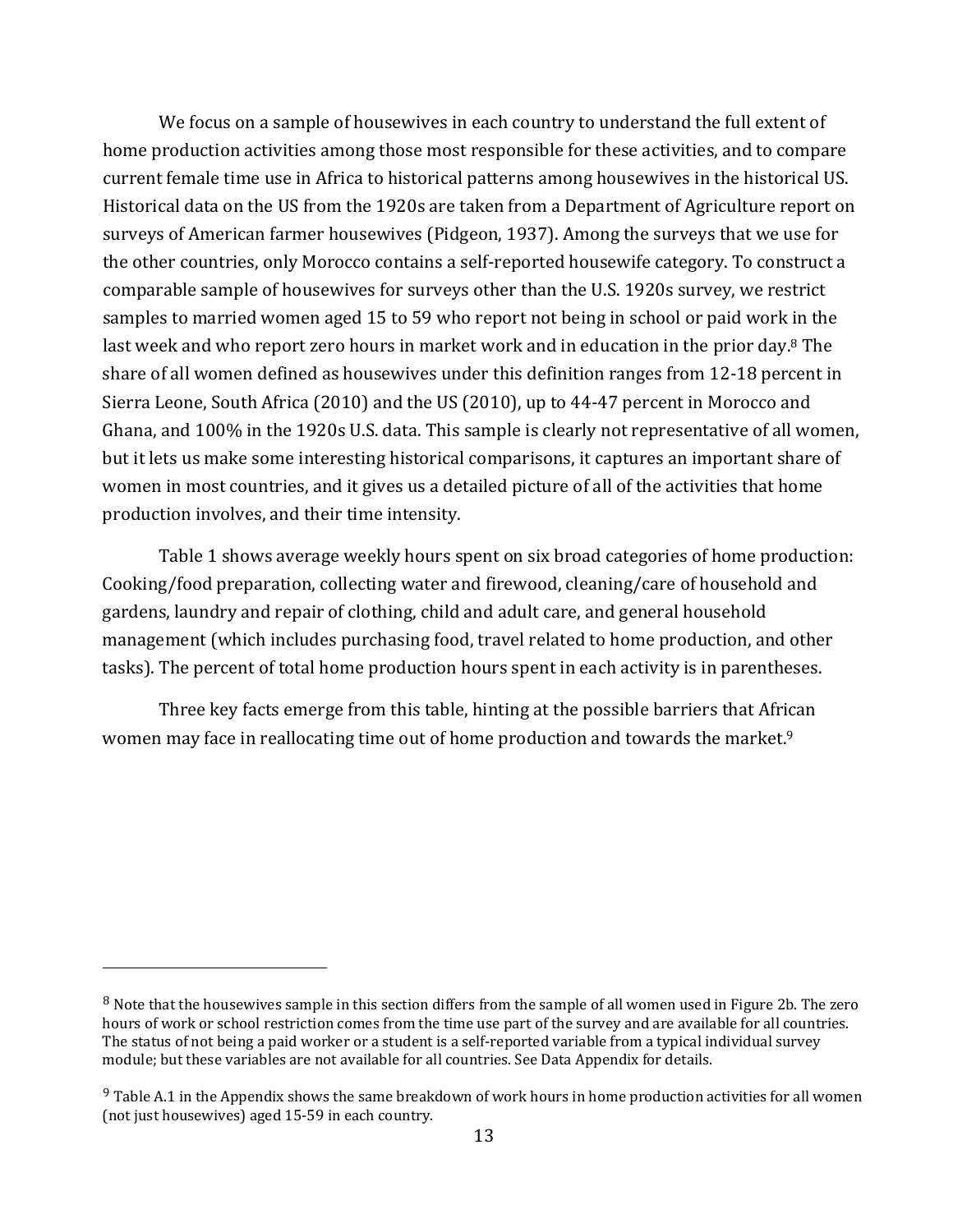|                                | <b>USA</b>    | <b>USA</b>      | <b>USA</b>    | South         | South           | Morocco Ghana   |              | Sierra          |  |
|--------------------------------|---------------|-----------------|---------------|---------------|-----------------|-----------------|--------------|-----------------|--|
|                                |               |                 |               | Africa        | Africa          |                 |              | Leone           |  |
|                                | 1920s         | 1965            | 2010          | 2000          | 2010            | 2011            | 2009         | 2003            |  |
| GDP p.c. $1$                   | \$7,134       | \$18,130        | \$41,376      |               | \$5,873 \$7,509 | \$3,621         | \$1,953      | \$641           |  |
| Panel A                        | Weekly hours  |                 |               |               |                 |                 |              |                 |  |
| Total hours                    | 51.3          | 53.3            | 45.7          | 48.5          | 45.7            | 45.7            | 45.8         | 49.2            |  |
| Cooking                        | 25.1          | 11.5            | 7.0           | 16.5          | 17.0            | 23.6            | 22.7         | 9.8             |  |
| (% of total)                   | (49%)         | (22%)           | (15%)         | (34%)         | (37%)           | (52%)           | (50%)        | (20%)           |  |
| Collecting                     | $1.5\,$       | 0.0             | 0.0           | 1.9           | 1.1             | 0.5             | 1.7          | 1.9             |  |
| firewood,<br>water             | (3%)          | $(0\%)$         | $(0\%)$       | (4%)          | (2%)            | (1%)            | (4%)         | (5%)            |  |
| Cleaning                       | 7.9<br>(15%)  | 14.4<br>(27%)   | 8.9<br>(20%)  | 13.1<br>(27%) | 11.9<br>(26%)   | 6.5<br>(14%)    | 2.6<br>(6%)  | 4.9<br>$(10\%)$ |  |
| Laundry                        | 11.5<br>(22%) | 7.0<br>(13%)    | 3.45<br>(8%)  | 6.4<br>(13%)  | 5.4<br>(12%)    | 4.7<br>$(10\%)$ | 2.2<br>(5%)  | 0.9<br>(2%)     |  |
| Care of<br>children,<br>adults | 3.6<br>(7%)   | 10.0<br>(19%)   | 15.7<br>(34%) | 8.1<br>(17%)  | 7.2<br>(16%)    | 7.4<br>(16%)    | 9.5<br>(21%) | 18.4<br>(37%)   |  |
| Household<br>management (3%)   | 1.7           | 10.4<br>(20%)   | 10.6<br>(23%) | 2.6<br>(5%)   | 3.1<br>(7%)     | 3.1<br>(7%)     | 7.1<br>(15%) | 13.2<br>(27%)   |  |
| Panel B                        |               | Sample features |               |               |                 |                 |              |                 |  |
| N                              | 619           | 377             | 987           | 1,900         | 2,581           | 3,354           | 1,715        | 718             |  |
| HH size                        | 4.3           | 3.9             | 3.9           | 5.0           | 4.7             | 5.0             | 4.9          | 7.1             |  |
| Housewives <sup>+</sup>        | n/a           | 37%             | 18%           | 32%           | 16%             | 44%             | 47%          | 12%             |  |
| Married<br>women++             | n/a           | 79%             | 54%           | 45%           | 38%             | 69%             | 56%          | 63%             |  |

Table 1: **Weekly Hours in Home Production among Housewives**

*Notes*: 1 GDP per capita is measured in 2011 International Dollars using the Penn World Tables v7.1. GDP per capita in the US in the 1920s is from Maddison's data reported in Herrendorf et al. (2013). See text and Data appendix for definition of housewife. (†) Indicates the % of women in the overall sample defined as housewives; (††) indicates % of married women in the overall sample. 1920s US data are from a survey of farm housewives. Variable definitions: Cooking (food preparation, clean up, fetching wood and water); collecting firewood and water; cleaning (care of house, gardens); laundry (mending, laundry, making clothes); care (of children and adults in the household); household management (buying food, shopping, home management, travel for home management, other).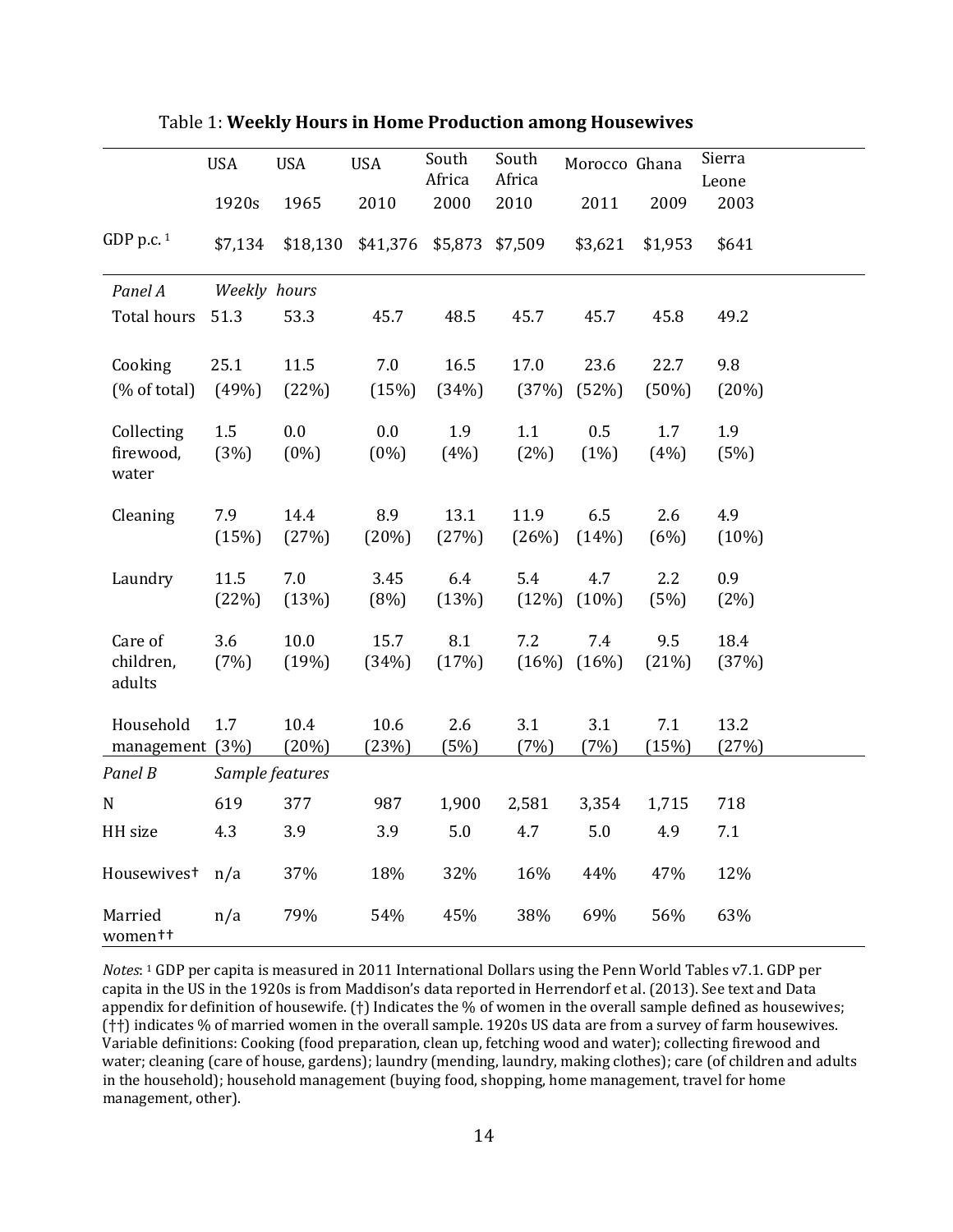*Source*: See Data appendix for details of data sources.

1

#### *Fact 1: Modern US and African housewives work very similar home hours*

African housewives do not work significantly more hours per week in the home than do modern American housewives. In fact, in some countries, African housewives work fewer hours. In the US in 2010, housewives spent on average 45.7 hours per week in home production: about the same amount of time spent by Moroccan (45.7 hours), Ghanaian (45.8 hours) and South African (2010) housewives. Only Sierra Leonean and South African housewives in 2000 report more hours in home production than American housewives in 2010.

One way to interpret the similarity in total home hours across African and US households in 2010 is that African women are combining the same total hours with less household capital and more household members, and hence are producing less total output of household services. African households certainly lack capital. Among the households in which these housewives live, only 4.3% (in Ghana) to 58% (in Morocco) have indoor plumbing. While most Moroccan households have access to electricity, only 12% of Sierra Leonean households do. Stove and refrigerator ownership is also low. One in twenty households in Ghana and 7 in 100 households in Sierra Leone have a stove; one in five households in Ghana and one in twenty households in Sierra Leone have a fridge. In contrast, by the mid-1960s, electricity and indoor plumbing were universal in the US and over 90% of households owned a fridge and stove.10

Apart from these differences in access to infrastructure between American and African households, there is a far larger share of housewives in African households. Table 1 shows that only 18% of American women are housewives, compared with 16-32% in South Africa, and 44- 47% in Morocco and Ghana (Sierra Leone only has 12% of women classified as housewives). The share of housewives in South Africa, Ghana and Morocco in recent times is closer to the US share of housewives in the mid-1960s. This echoes the finding from Figure 2b, that weekly home time for the average African woman in our sample is closer to average home time among the average US woman in the mid-1960s.

The high share of African housewives working many hours in the home implies that there are potentially large time savings to be had among African housewives who transition out of home production and towards market work. Whether women are able to shift their hours away from home production services may depend on social norms around married women working

 $10$  Access to utilities and appliances are from the same African time use surveys and using data from Greenwood et al (2005), Vidart (2021), and the World Bank's World Development Indicators for the U.S.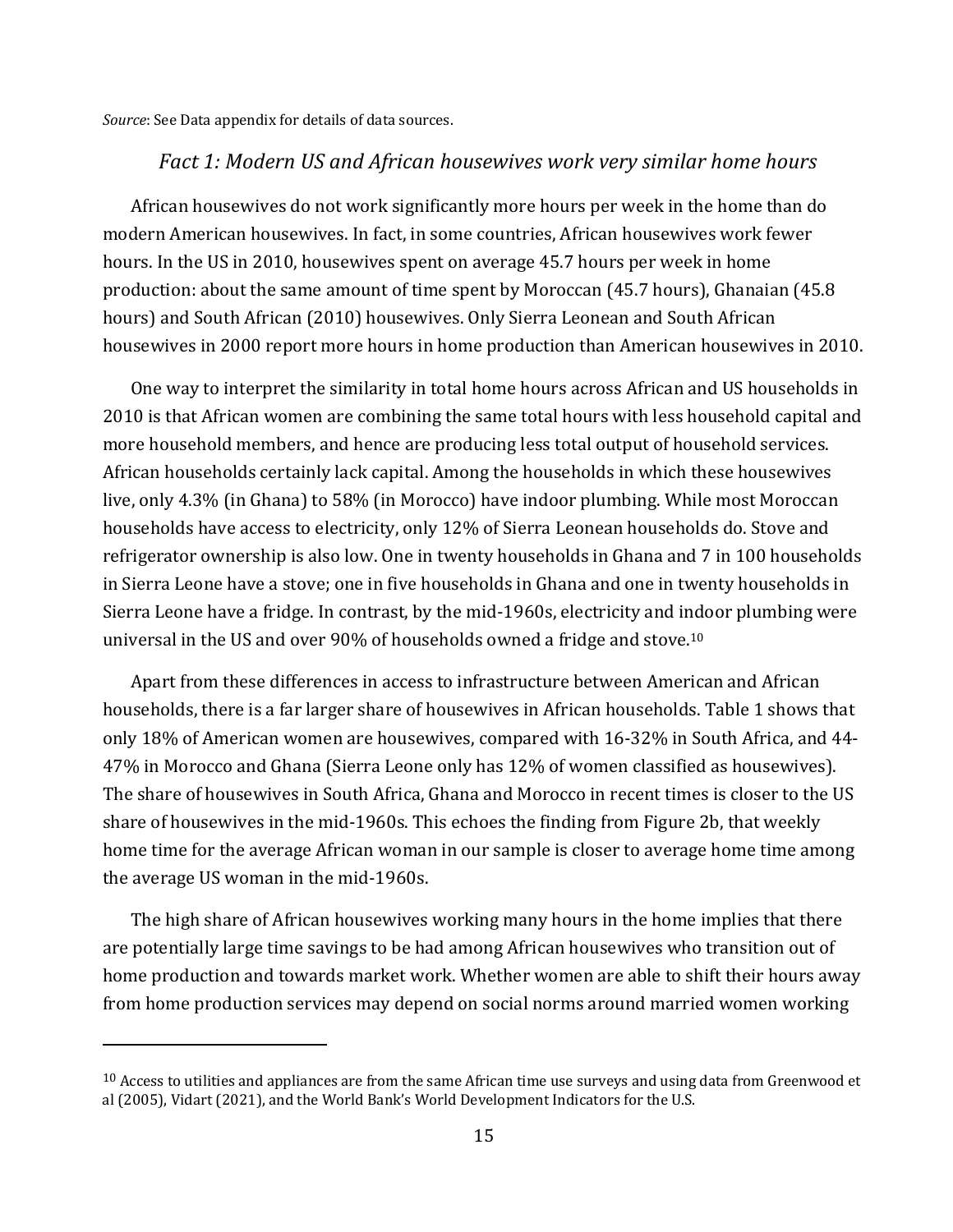in the market. Dividing the share of housewives by the share of married women in Panel B of Table 1 for each country, we see that over 56% of married women in South Africa (2000), Morocco, Ghana, and Sierra Leone are housewives compared with the 46% of married US women who were housewives in the mid-1960s. In the final part of this paper, we discuss how social norms in Africa about married women's market work may constrain time reallocation across home and market.

## *Fact 2: Composition of home hours differs between modern US and African and housewives*

For most African housewives, the bulk of their time is spent cooking, cleaning, and laundry. In South Africa, Ghana, and Morocco, cooking absorbs between one-third to just over one-half of all home production hours. Cleaning (laundry) takes another 6-27% (5-13%) of home production time. In contrast, child- and elder-care take at most 21% of hours, and higherskilled household management takes at most 15% of home production time.

Sierra Leone is a bit different to the other African countries. Although it is the poorest country by far, the composition of hours in home production reflects much higher loads of care work and household management, relative to other activities. One reason for this could be that households are much larger in Sierra Leone. The average household size is 7.1 in Sierra Leone, while the maximum household size in other countries is never larger than five.

The composition of home hours among modern US housewives is the exact reverse of South African, Ghanaian, and Moroccan housewives. Over half of home production hours in 2010 are spent in home management and in care work, with only 15% of hours spent cooking, 20% cleaning, and 8% doing the dreaded laundry. The first three columns of Table 1 demonstrate well-known historical facts about shifts in American time use throughout the 20th century. Housewife home production hours have fallen by about 11% percent between the 1920s and 2010 (Ramey (2000) notes even larger declines among all women). Cooking and laundry hours have shrunk dramatically, while time spent in family care activities and household management have more than quadrupled (Vanek 1973). Some activities have also disappeared: In the 1920s, American housewives spent 1.5 hours per week tending to the wood and water needs of their families, close to the 0.5-1.9 hours African housewives currently spend in these activities.

These historical shifts in the composition of home time in the U.S. reflect a combination of time-saving household innovations and the marketization of certain household activities that are amenable to mechanization; a structural transformation in the home. It is clear from the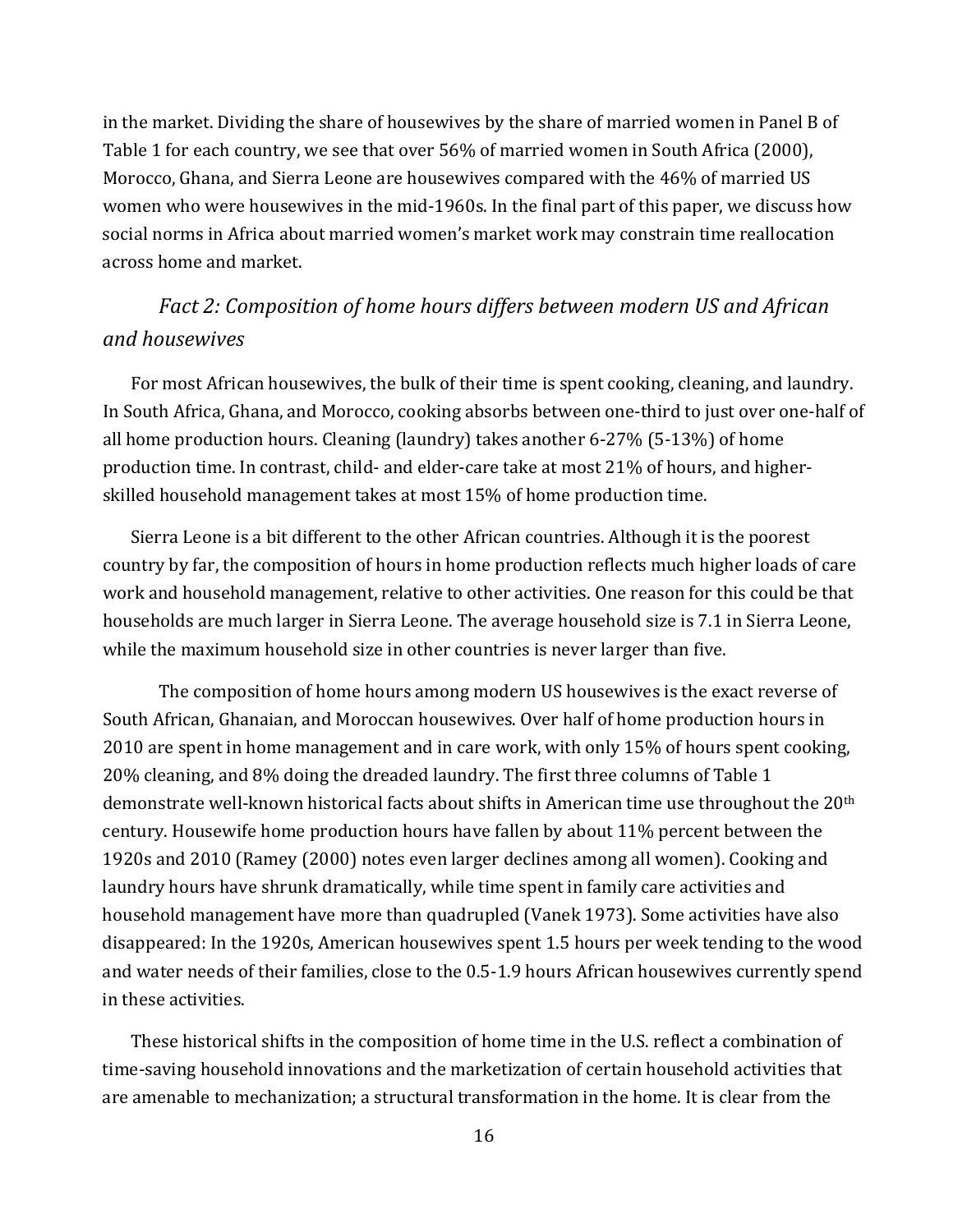comparisons in Table 1 that African households have not yet experienced this kind of structural transformation in the home.

## *Fact 3: African housewives cook, clean, and do laundry more like US housewives of the 1920s and 1960s*

Housewives in South Africa, Ghana, Morocco spend their time much more along the lines of American women in the 1920s and the 1960s. In these three African countries, cooking, cleaning, and laundry are all highly time-intensive home production activities.

Across all surveys (excepting Sierra Leone and 2010 U.S.), cooking takes up the lion's share of time spent in home production. In South Africa, Ghana, and Morocco, housewives spend between 16.5 and 23.6 hours per week cooking for their families. South African housewives spend more time cooking each week than American housewives did in the 1960s; Ghanaian and Moroccan women look more like American housewives of the 1920s, spending upwards of 20 hours per week cooking. Cleaning time in the middle- and lower-middle income African households also resembles historical US patterns. Cleaning took around 8 hours per week for US farm wives in the 1920s, while South African and Moroccan housewives spend 6.5- 13.1 hours per week in housecleaning. Similarly, laundry is as time-intensive in modern South Africa and Morocco as it was between 1965 and 2010 in the U.S.

The time intensity of cooking, cleaning, and doing laundry may be linked to the lack of marketized services - restaurants and grocery stories, laundromats and housecleaners, that can substitute for home production. It may also be linked to the lack of basic infrastructure and appliances, for example: without refrigerators for safe food storage, necessitates cooking must happen each day from scratch; the lack of water and washing machines for laundry necessitates time-costly cleaning of clothing. Investigating the availability of specific kinds of home production services and the access to basic infrastructure and appliances in African households would be a useful first step in exploring constraints to the reallocation of time from home to market. We take up these issues in the final section.

# **Reallocating Time: Constraints and Opportunities for Women in Africa**

Structural transformation in market work has been on the rise in Africa since the late 2000s and is predicted to continue (Kruse et al. 2021). At the same time, total births per woman in sub-Saharan African fell from 5.75 to 4.62 in the two decades after 2000, while literacy among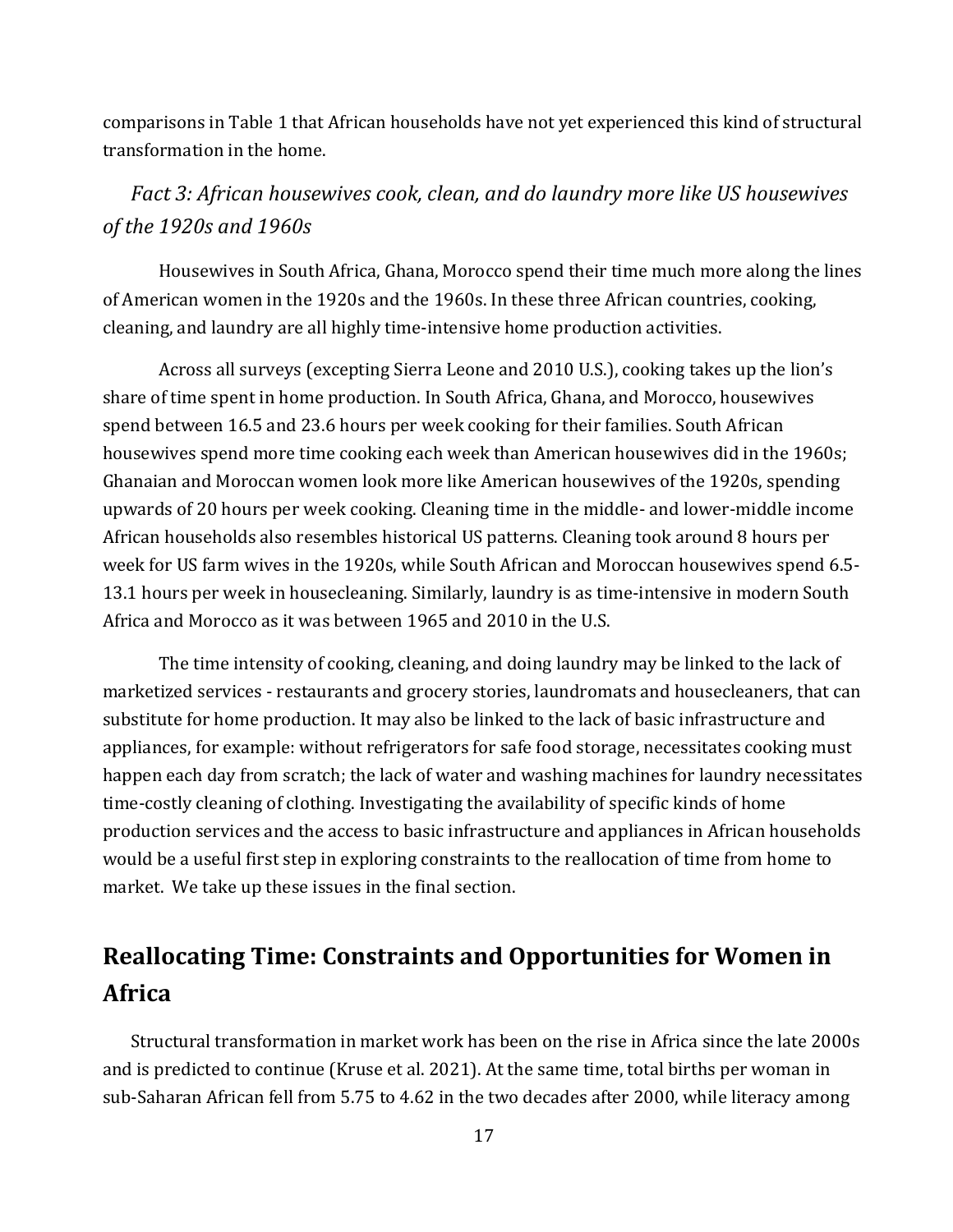15-24 year-old females in sub-Saharan Africa rose from 46 percent to almost 60 percent in the same period (according to World Bank Indicators data). These broad changes are likely to alter both the demand for home production services by households and the willingness of women to allocate time to home production relative to time in the market.

What are some of the constraints to, and opportunities for, women reallocating unpaid time from their own homes, into paid market work, should they choose to do so? In this section, we discuss two broad frictions that could be important impediments to the marketization of home production as an economy undergoes structural transformation. First, we consider genderspecific social norms about appropriate market work and legal barriers restricting where and how women can spend their time. Second, we consider differences in household technologies or care-work infrastructure (like public transportation and childcare) that could be a drag on reallocating time during any structural transformation of the economy.

#### *Social Norms, Legal Barriers, and Female Time Allocation*

Social norms about the appropriate nature of women's work, and legal barriers to women's work, restrict women's ability to work outside the home, to work in gender-mixed environments, or even to move about freely in the market place. For example, Jayachandran (2021) discusses how social norms in Islamic and Hindu societies affect what women can do in the market. A first-order effect of gender-specific social norms is on the extent to which women participate in market work at all. As one example of research in this area, Majbouri (2020) shows that female labor force participation is not sensitive to the fertility in the North African countries of Tunisia, Morocco, and Egypt, using twin births and sibling sex composition as instruments to estimate effects of having additional children. The implication is that social norms constrain female labor force participation more than high fertility.

Economists have only recently started to examine policies and test interventions that might relieve norms-based limitations on women's work. This work tends to either examine ways to boost women's formal work in the labor market within the constraints imposed by prevailing social norms, or to challenge social norms about appropriate women's work directly. Little of the prevailing evidence comes from African settings, although some studies in other parts of the world yield insights relevant for parts of Africa.

Social norms that restrict female mobility outside of the home may in part protect women from potentially dangerous public settings. For example, in many urban areas of developing countries, women are routinely harassed in public and on public transportation, and taking private taxis may be no safer. To allow women more freedom of mobility without changing the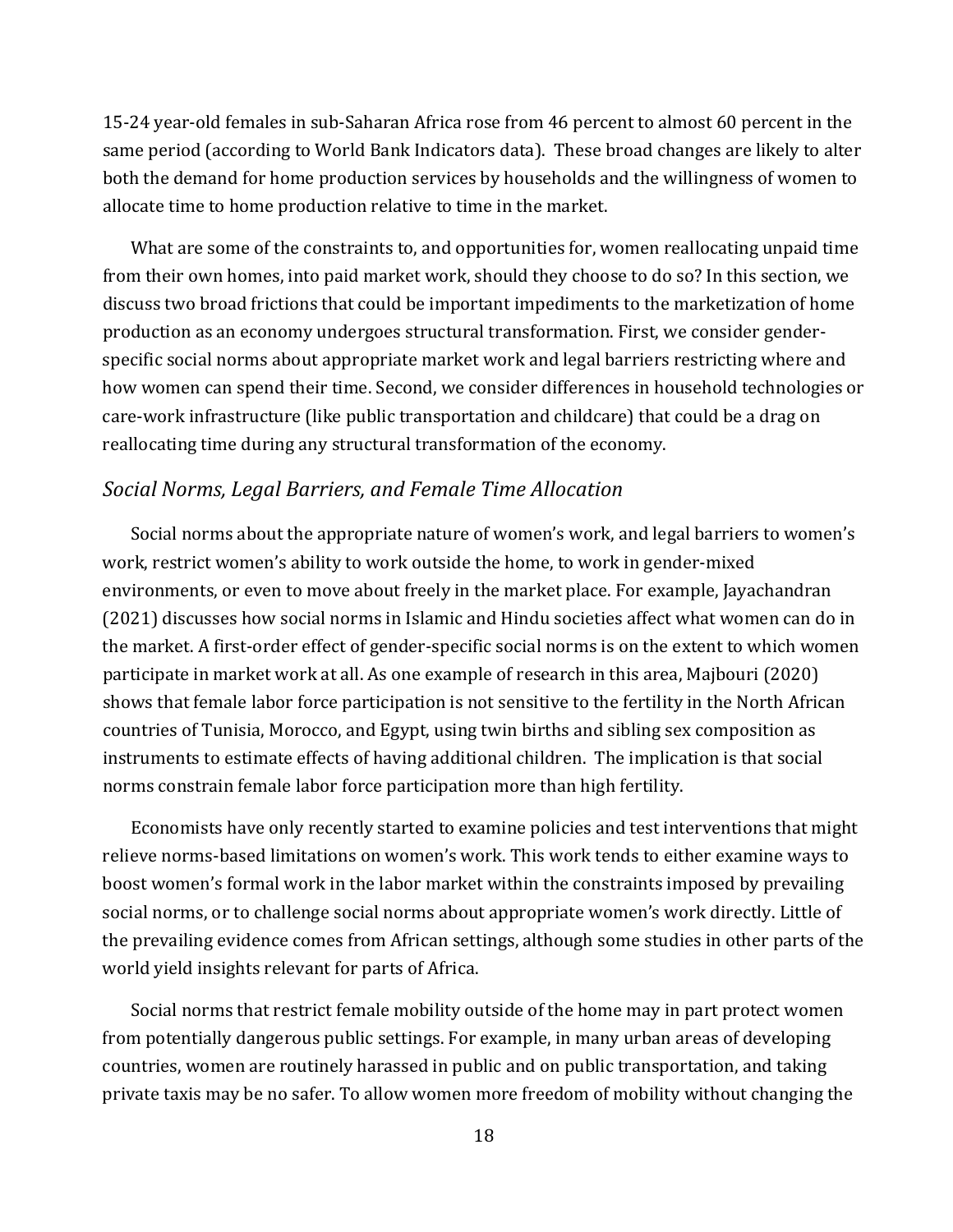norm directly, some countries have started to experiment with providing gender-segregated transportation. In North Africa, the metro system in Cairo, Egypt, provides women-only public transit facilities; other urban areas in Latin America and in East Asia have adopted similar policies. These policies profoundly affect the experience of female mobility. In Mexico City, access to female-only subway transportation substantially reduces harassment of female commuters (Aguilar et al., 2021) during hours when this transportation was available. In Rio de Janeiro, Kondylis et al (2020) show that one-quarter of women in their study were willing to pay a 20 percent premium to use the female-only bus transit. What remains is to show whether access to safer, female-only public transportation affects women's decisions to work in the market, at the margin.

Alternatively, although it may be difficult to change norms about how men and women work together, policy may have a role to play in incentivizing firms to pay the fixed costs of making workplaces more suitable for female workers. A recent example from Saudi Arabia is illustrative. Miller et al. (forthcoming) note that three-quarters of all private sector firms in Saudi Arabia employed no women in 2009. The authors hypothesize that because firms were legally obligated to provide separate physical and social spaces for male and female workers, the costs of integrating the labor force were too high. Yet, once firms were incentivized to hire Saudi nationals – itself a gender-neutral policy that had the unintended effect of increasing the relative demand for Saudi women – private firms paid these fixed costs and started hiring women. The share of women in the formal workforce tripled in four years (Miller et al. forthcoming). Here, government policy offered a way to coordinate on a new equilibrium, opening up space for women's market work to expand without changing social norms directly.

Can social norms—and particularly men's beliefs— about acceptable women's work be changed directly? In rural India, Bernhardt et al. (2018) show that the perceived social cost of women's work falls on men, and that husbands' opposition to female labor is associated with their wives' lower take-up of employment. However, correcting perceived social costs of having a wife work outside the home can cause norms to shift quickly. In Saudi Arabia, Bursztyn et al. (2020) find that while the majority of married men in their sample support women working outside the home, these men underestimate the support of other men for this idea. The large gaps between (men's) privately held opinions and (men's) publicly accepted norms about women working outside the home generates a friction that keeps women at home. The authors experimentally and randomly correct male beliefs about what other men believe about the place of women outside of the home. They show that this belief correction increases married men's willingness to help their wives search for jobs and the chances that these women take up temporary jobs outside of the home. This evidence of belief updating connects to a larger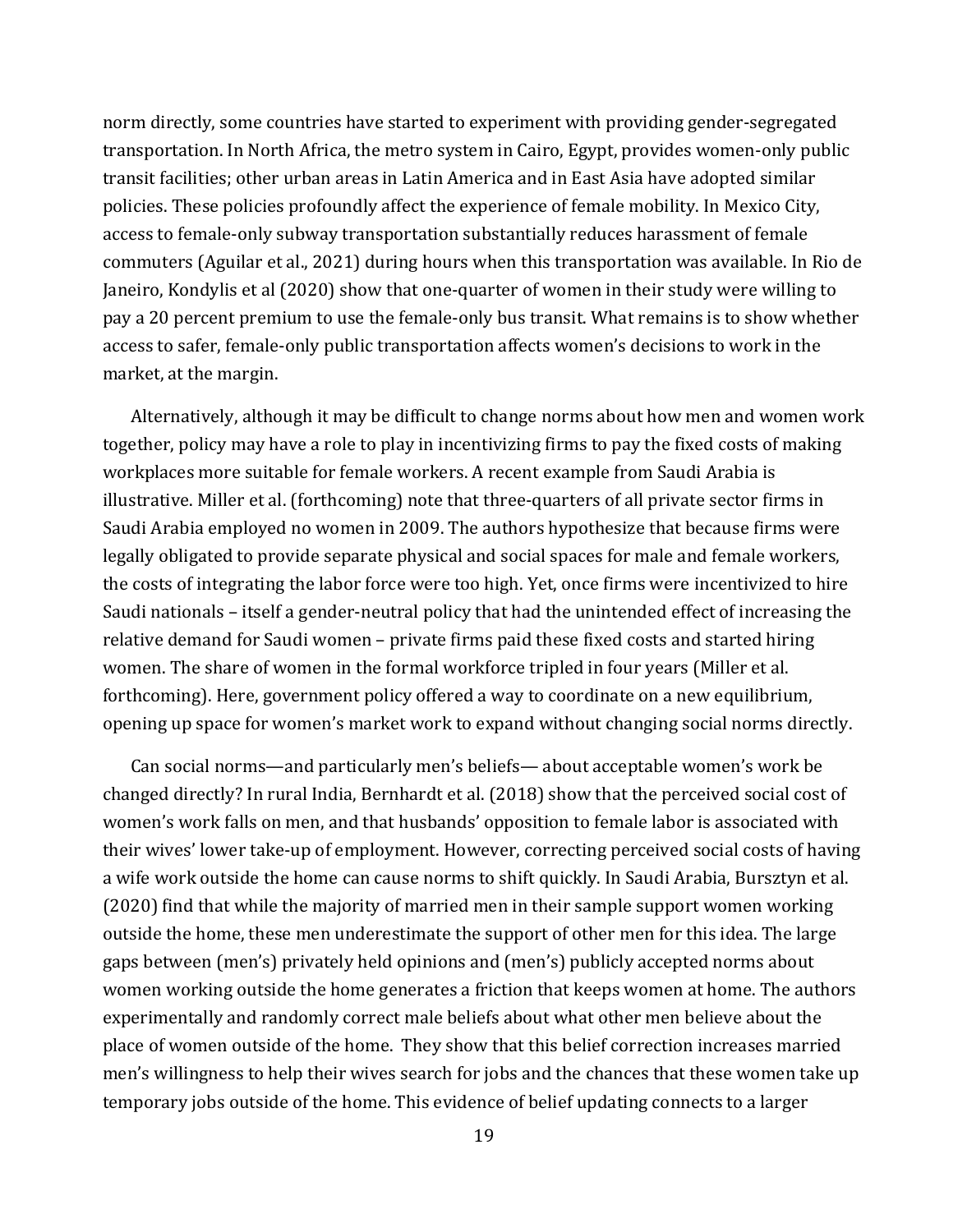literature about how information provision and exposure to role models can reduce some of the norm-based barriers to women's work (Jensen 2012; Jensen and Oster 2009).

Rather than challenging social norms about women in the market workplace, an alternative would be to challenge the social norm regarding who works in home production, by seeking to change the acceptability of this work among men. Work-in-progress by McGavock et al. (2020) tests this idea. In an ongoing experiment that modifies the intervention in Bursztyn et al. (2020), the authors collect first- and second-order beliefs from married men in rural Ethiopia about the acceptability of men participating in home production activities that are usually performed by women (like collecting wood and water). Initial evidence supports the findings from Saudi Arabia: men overestimate the social stigma associated with their own participation in home production tasks. Follow-up work should provide additional insights into whether randomly correcting men's beliefs about social sanctions can change male or female time in home production.

Finally, formal legal barriers on the demand-side of the labor market also prevent women from fully participating in market work, or simply reduce women's market wages, making it less likely that women would choose to move hours of work into the market. Hyland et al. (2020) document that women in North African and Middle Eastern countries have about half the legal rights of men. They show that gender inequality in the eyes of the law predicts worse labor market outcomes for women: higher gender wage gaps and a lower female labor force participation rate.

In short: Social norms are an important constraint on how women are able to allocate time between home and market, and likely play a large role in some parts of Africa, particularly in North Africa. A long line of research has documented changes in social norms about women's work in historical developed countries and in some developing countries (a non-exhaustive list of examples might begin with Fernandez and Fogli 2009; Doepke et al. 2012; Alesina et al. 2013). In the US historical experience, the social norms around and stigma attached to women working in dirty manufacturing jobs shifted dramatically after the 1950s and the rise of cleaner service sector jobs (Golding 1995). Along with policy steps discussed in this section, there is hope that social norms regarding women's work outside of home production may respond to changing economic conditions through the structural transformation in Africa.

#### *Physical and Care‐Work Infrastructure and Female Time Allocation*

The constraints that women face in allocating time between home and market may differ when female labor force participation is already high. As discussed earlier, this situation is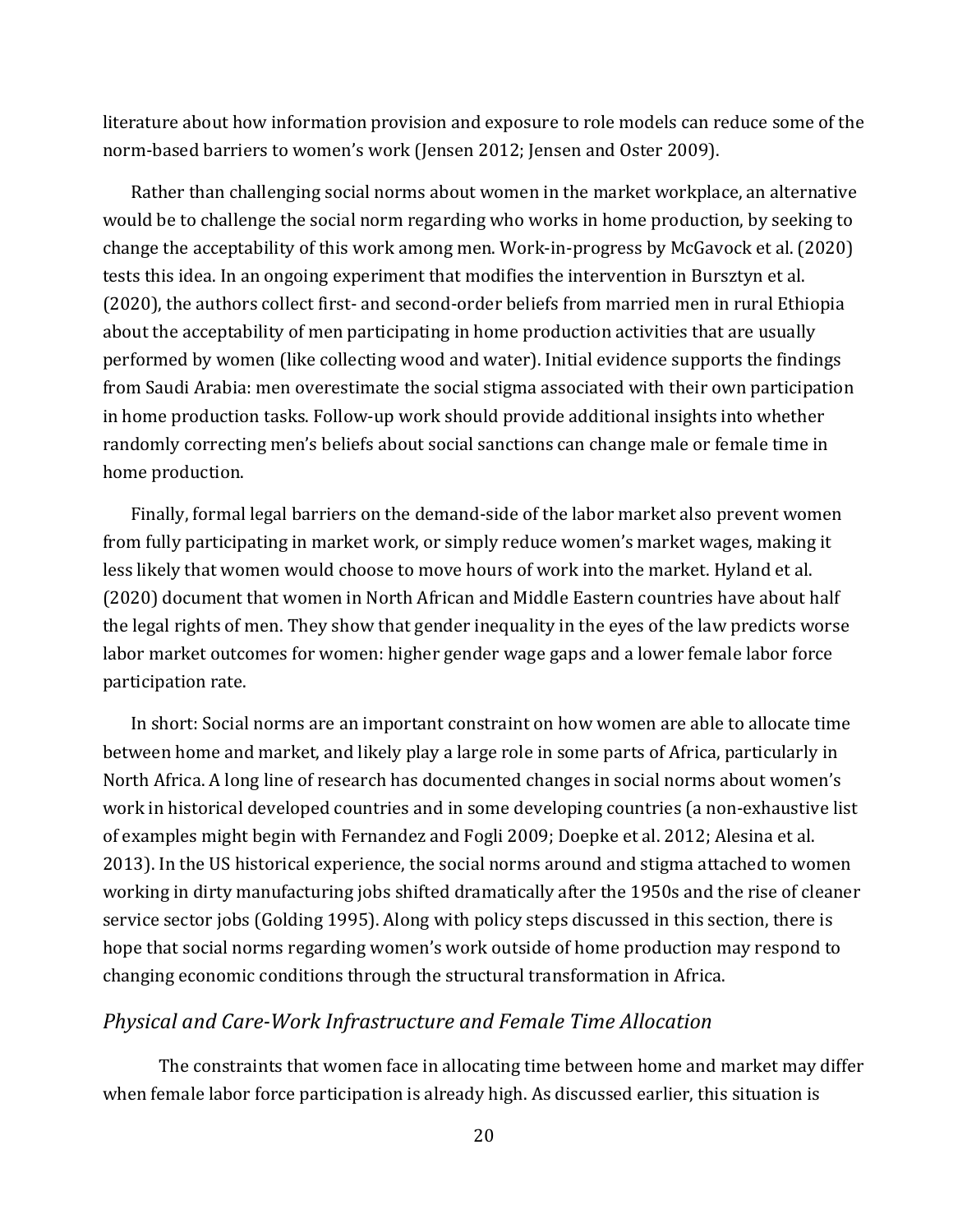widespread in sub-Saharan Africa, where most women combine low market hours and heavy time demands from home production. In this section, we address two questions: Could technological changes in home production (including easier access to clean water and fuel) save time worked in the home, allowing more hours to shift towards the market? If work shifts away from family farms towards the market place, how can countries prevent an exit from the labor force for those women who would like to continue working but have family responsibilities?

Economic theory is ambiguous on whether or how providing basic utilities to households will affect time spent in home or in market work: it depends on the relative productivity of labor in the home and market work, and on the demand (and the income elasticity) for home production services. In developed countries, there has been an ongoing debate about whether access to durables that improved productivity of labor in the home increased women's ability to do market work (as in Greenwood et al., 2005), or led to increased demands for home production done by women (as in Reid 1934; Vanek 1973; Mokyr 2000).

The more recent empirical evidence is also mixed. Randomized trials in urban Morocco (Devoto et al. 2012) and rural Kenya (Kremer et al. 2011) show that improved access to clean water reduced time spent in home work, but none of the released time translated into more female market work in either country. In contrast, Meeks (2017) shows that new water infrastructure in rural Kyrgyzstan substantially reduces time spent in home production and shifts this time into the market and leisure. Dinkelman (2011) shows that grid electrification in South Africa changed the nature of home production in rural areas, with newly electrified homes relying more on electrical appliances for lighting, cooking, and heating. New access to electrification also increased net female employment. In that paper, evidence pointed towards a net increase in labor supply driving increased female market work. Yet in other settings like Kenya and India, researchers have found modest positive to zero impacts of electricity on female market work (for a review of recent work on effects of household electrification in this journal, see Lee et al. 2020).

Electricity might directly increase the demand for female labor over generations, by changing the types of market work women can do and incentivizing educational attainment. Vidart (2020) shows that US electrification in the late 1800s and early 1900s raised the return to hiring skilled workers and drew women out of the home. As these new jobs raised the returns to education, women responded by investing in more schooling. This link between infrastructure and investment in human capital, and then to employment in higher-skilled sectors – part of the structural transformation – is an under-explored area in African settings.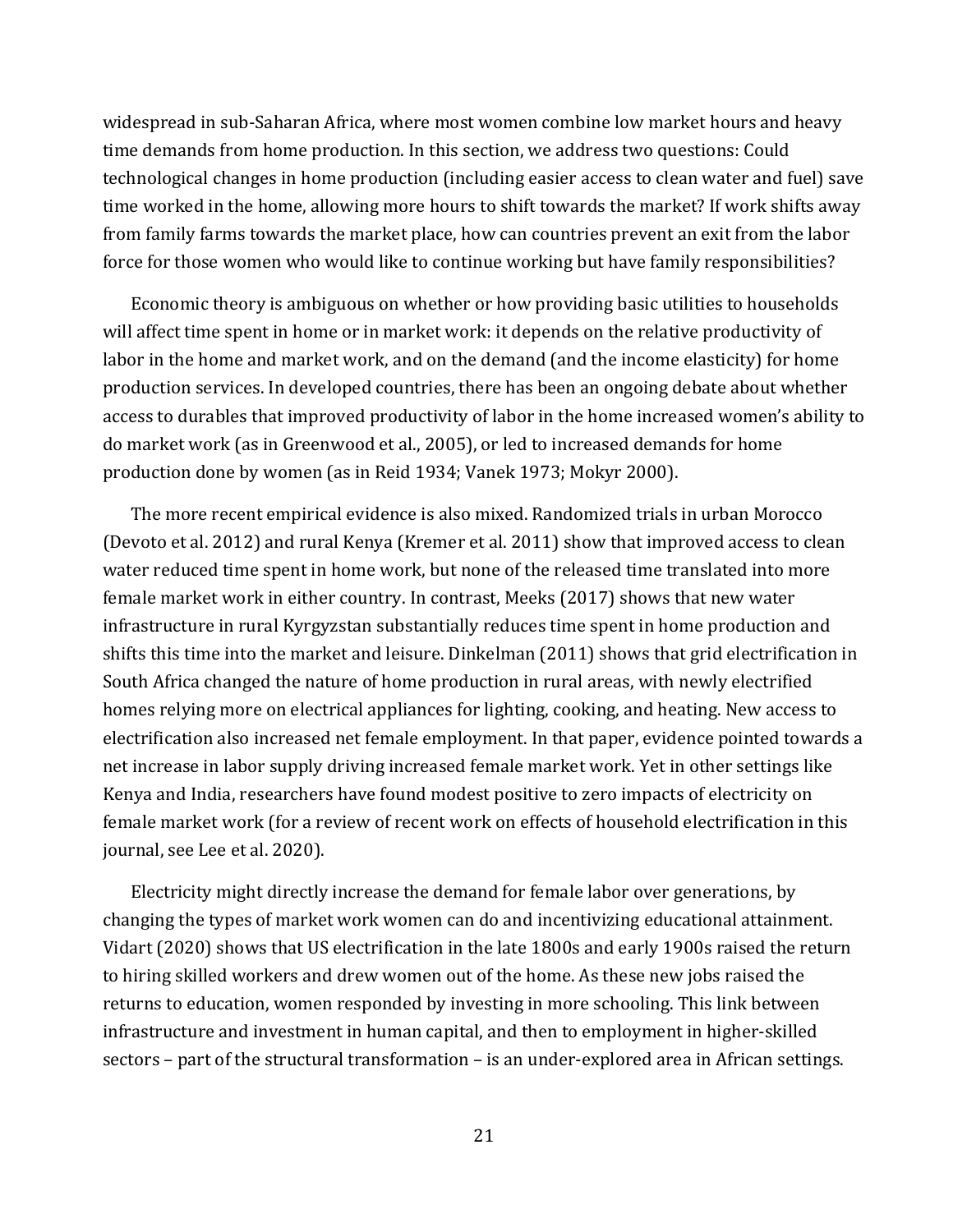In the African context, releasing female time into the market may require simultaneously lifting a number of home production constraints. For example, access to efficient cookstoves may not alone reduce female time in home production if there is no way to store prepared food (refrigeration), or if someone still needs to take care of children. This point naturally leads to a consideration of an important complementary constraint on how women can use their time: the need for safe, quality child-care, or elder-care.

The lack of access to marketized home production services, in particular childcare, likely constrains market hours and type of work chosen by women. Without childcare infrastructure, working when children are young requires market work that is amenable to interruption, has extreme flexibility, and is easy to access from a home base. Ironically, these characteristics almost perfectly describe jobs on a family farm and self-employment in home-based businesses in the informal sector – the kinds of jobs that women in Africa are *already* likely to occupy.

Does a lack of childcare partly account for the high prevalence of self-employment among women in developing countries? Does it also help us understand why there is so much variation in how women respond to changes in infrastructure and electricity? Heath (2017) highlights that the answer may depend on broader family structure. Using panel data from urban Ghana, she shows that with the arrival of a child, the women who drop out of the market workforce tend to have no other family members who can help with child-care, while those who remain and work more hours rely on older female relatives or elder children for childcare. Her paper implies that childcare constraints influence time allocation among a cross-generational array of women: mothers and their sisters, grandmothers, and older daughters.

Although self-employment offers great flexibility in hours or work, it does not always offer great flexibility in location. Delecourt and Fitzpatrick (forthcoming) show that while almost 40 percent of female self-employed in Uganda bring their babies to work, no self-employed men report doing so. Women bringing their infants to work earn lower profits than men and then childless women. Their evidence suggests that women with young children are more likely to be stocked out of products that require them to travel for replacement - hence, the lack of childcare constraints affects investment decisions at the level of the small firm.

Might childcare subsidies help to promote women's market work in developing countries? In urban Kenya where a private market for childcare exists, Clark et al. (2019) use a randomized controlled trial to show that subsidizing access to private childcare raises female employment by 8.5 percentage points. The subsidy both raised the labor force participation of married women, and nudged unmarried mothers to take up more regular and inflexible hours jobs. Ongoing work in rural Burkina Faso by the World Bank (2021) tests whether providing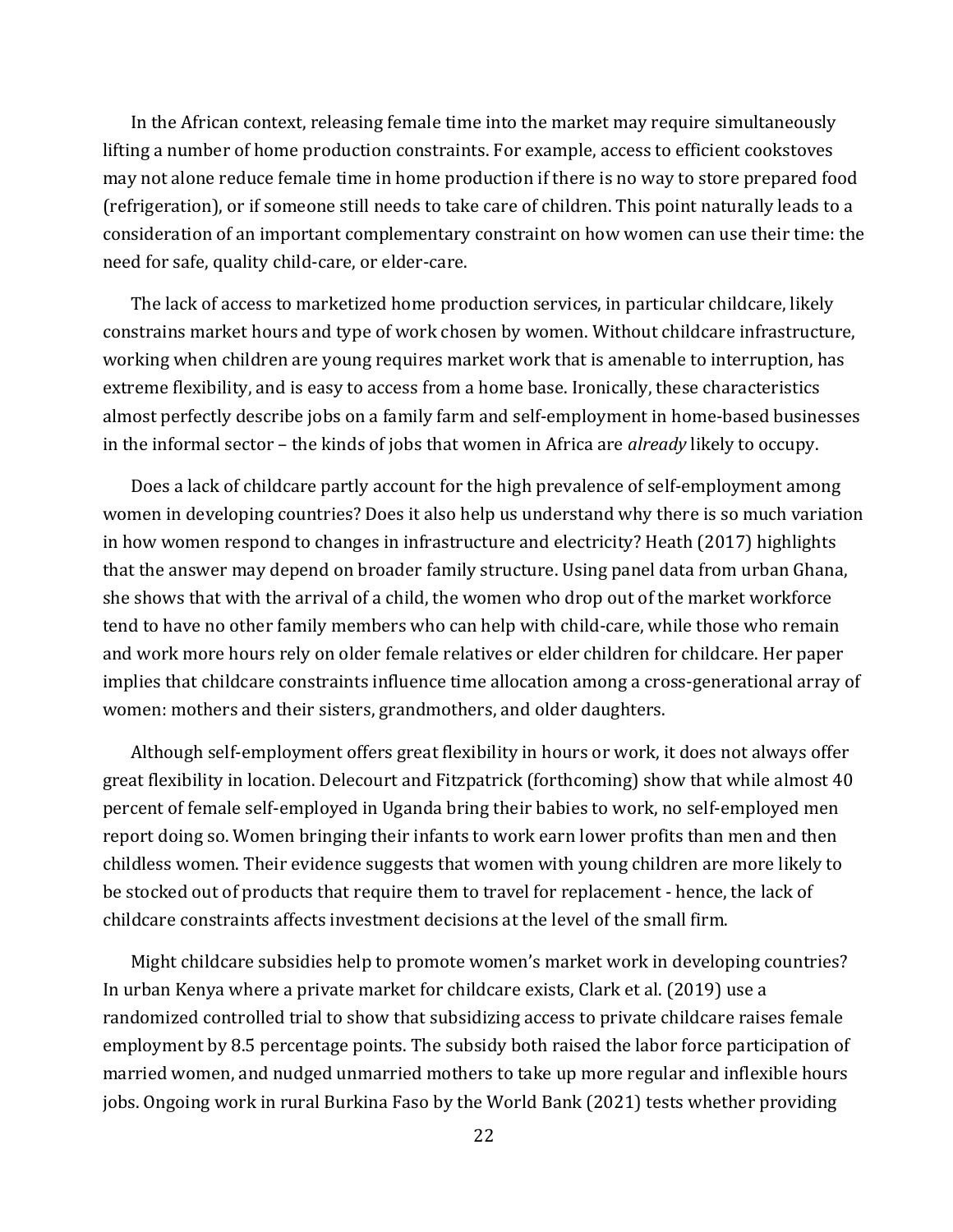mobile childcare facilities (tents and childcare workers) for women in public works programs affects labor market participation of women. In this case, because the work itself -- digging ditches and clearing public lands – moves around, so does the childcare. More evidence would be extremely useful in shedding light on how households cope with the arrival of young children, and which women are most constrained on the intensive margin of market work by the requirements of childcare.

Simon Kuznets (1966, p. 157) noted that in order for economies to grow, they must undergo a process of structural transformation: "A high rate of modern economic growth is attainable only if the required marked shifts in industrial structure are not too impeded by resistance - of labour and of capital, of people and their resources in the old and accustomed grooves." Understanding the factors that keep African women's time in the "old and accustomed grooves" of home production or unpaid family work is an exciting new area for research, which would benefit from greater application of time use surveys on the continent.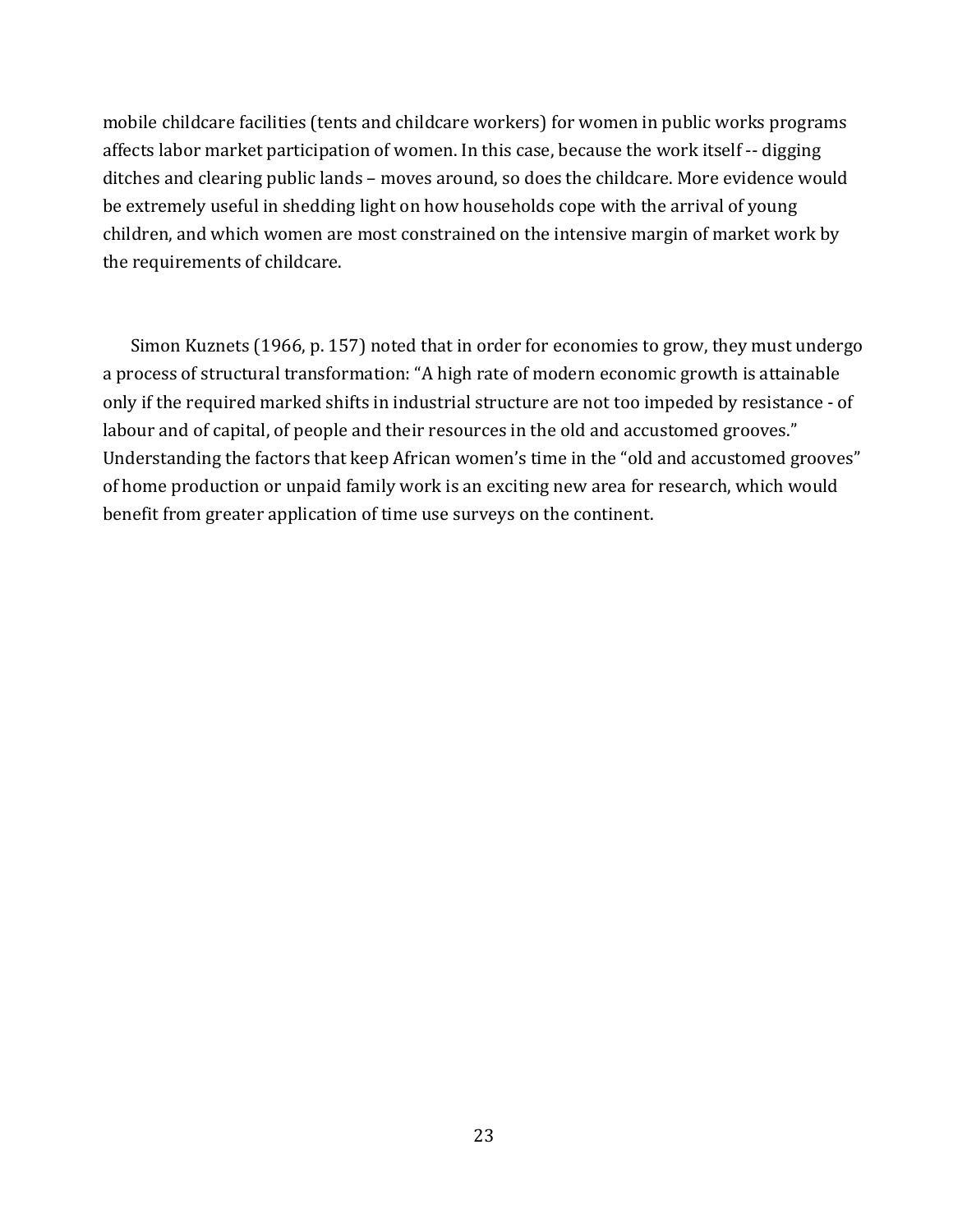#### **References**

- Addati, L., U. Cattaneo, V. Esquivel, and I. Valarino (2018). Care work and care jobs: For the future of decent work. Technical report, International Labour Organization.
- Aguiar, Mark and Erik Hurst (2007). Measuring trends in leisure: The allocation of time over five decades. *The Quarterly Journal of Economics. 122*(3), 969-1006.
- Aguilar, A., E. Gutiérrez, and P. S. Villagrán (2021). Benefits and unintended consequences of gender segregation in public transportation: Evidence from Mexico City's subway sys- tem. *Economic Development and Cultural Change*.
- Alesina, A., P. Giuliano, and N. Nunn (2013). On the origins of gender roles: Women and the plough. *Quarterly Journal of Economics 128* (2), 469–530.
- Bernhardt, A., E. Field, R. Pande, N. Rigol, S. Schaner, and C. Troyer-Moore (2018). Male social status and women's work. *AEA Papers and Proceedings 108*, 363–67.
- Boserup, E. (1970). *Woman's Role in Economic Development*. London: George Allen and Unwin Ltd.
- Bridgman, B., G. Duernecker, and B. Herrendorf (2018). Structural Transformation, Marketization, and Household Production around the World. *Journal of Development Economics, 133*, 102–126.
- Burda, M., D. Hamermesh, and P. Weil (2013). "Total Work and Gender: Facts and Possible Explanations. *Journal of Population Economics 26*, 239–261.
- Bursztyn, L., A. L. González, and D. Yanagizawa-Drott (2020, October). Misperceived social norms: Women working outside the home in Saudi Arabia. *American Economic Review 110* (10), 2997–3029.
- Charmes, J. (2017). *Mainstreaming Unpaid Work: Time‐use Data in Developing Policies*, Chapter Time-use Surveys in Africa: Problems and Prospects. Oxford Scholarship Online.
- Clark, S., C. W. Kabiru, S. Laszlo, and S. Muthuri (2019). The Impact of Childcare on Poor Urban Women's Economic Empowerment in Africa. *Demography 56*, 1247–1272.
- de Vries, G., L. Arfelt, D. Drees, M. Godemann, C. Hamilton, B. Jessen-Thiesen, A. I. Kaya,
- de Vries, G., M. P. Timmer, and K. de Vries (2015). Structural Transformation in Africa: Static gains, dynamic losses. *Journal of Development Studies 51*.
- Delecourt, S. and A. Fitzpatrick (3000Forthcoming). Childcare matters: Female business owners and the baby-profit gap. *Management Science*.
- Devoto, F., E. Duflo, P. Dupas, W. Parient´e, and V. Pons (2012). Happiness on Tap: Piped Water Adoption in Urban Morocco. *American Economic Journal: Economic Policy 4*(4), 68–99.
- Dinkelman, T. (2011). The effects of rural electrification on employment: New evidence from South Africa. *American Economic Review 101* (7), 3078–3108.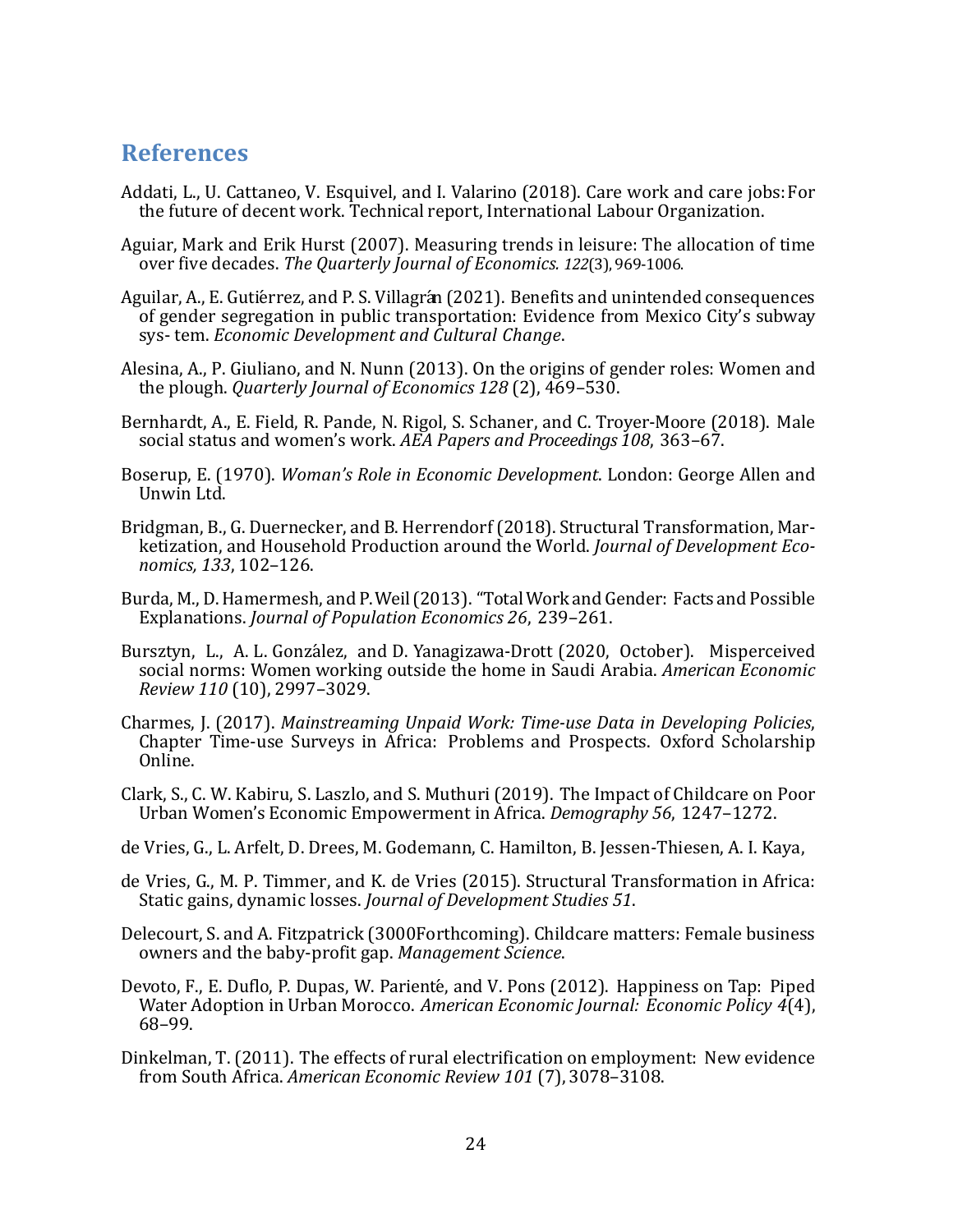- Doepke, M., M. Tertilt, and A. Voena (2012). The economics and politics of women's rights. *Annual Review of Economics 4*, 339–372.
- Durand, J. (1975). *The labor force in economic development: A comparison ofinternational census data, 1946‐66.* Princeton: Princeton University Press.
- Edmonds, E. (2005). Does child labor decline with improving economic status? *Journal of Human Resources XL*(1), 77–99.
- Edmonds, E., N. Pavcnik, and P. Topalova (2009). Child labor and schooling in a globalizing world: Some evidence from urban India. *Journal of the European Economic Associa tion 7* (2-3), 498–507.
- Fernandez, R. and A. Fogli (2009). Culture: An Empirical Investigation of Beliefs, Work, and Fertility. *American Economic Journal: Macroeconomics 1* (1), 146–177.
- Freeman, R. and R. Schettkat (2005). Marketization of Household Production and the EU-US Gap in Work. *Economic Policy 41*, 5–39.
- Gaddis, I., G. Oseni, A. Palacios-Lopez, and J. Pieters (2020). Who is employed? Evidence from Sub-Saharan Africa on Redefining Employment. World Bank Polcicy Research Work- ing Paper No. 9370.
- Goldin, C. (1986). The female labor force and american economic growth. In S. L. Engerman and R. E. Gallman (Eds.), *Long‐term Factors in American Economic Growth*, Volume 1, pp. 557–604. Chicago: University of Chicago Press.
- Goldin, C. (1995). The U-shaped female labor force function in economic development and economic history. In T. P. Schultz (Ed.), *Investment in Women's Human Capital and Economic Development*, pp. 61–90. Chicago: University of Chicago Press.
- Greenwood, J., A. Seshadri, and M. Yorukoglu (2005). Engines of Liberation. *Review of Economic Studies 72*, 109–133.
- Heath, R. (2017). Fertility at work: Children and women's labor market outcomes in urban Ghana. *Journal of Development Economics 126*, 190–214.
- Heath, R. and S. Jayachandran (2018). The causes and consequences of increased female edu- cation and labor force participation in developing countries. In L. M. A. Susan L. Averett and S. D. Hoffman (Eds.), *Oxford Handbook on the Economics of Women*. New York: Oxford University Press.
- Herrendorf, B., R. Rogerson, and Axos Valentinyi (2013). Growth and structural transformation. In P. Aghion and S. Durlauf (Eds.), *Handbook of Economic Growth*, pp. 855–941. Amsterdam: Elsevier.
- Hsieh, C.-T., E. Hurst, C. I. Jones, and P. J. Klenow (2019). The Allocation of Talent and U.S. Economic Growth. *Econometrica 87* (5).
- Hyland, M., S. Djankov, and P. K. Goldberg (2020, December). Gendered laws and women in the workforce. *American Economic Review: Insights 2* (4), 475–90.
- Jayachandran, S. (2021, May). Social Norms as a Barrier to Women's Employment in Developing Countries. Working Paper.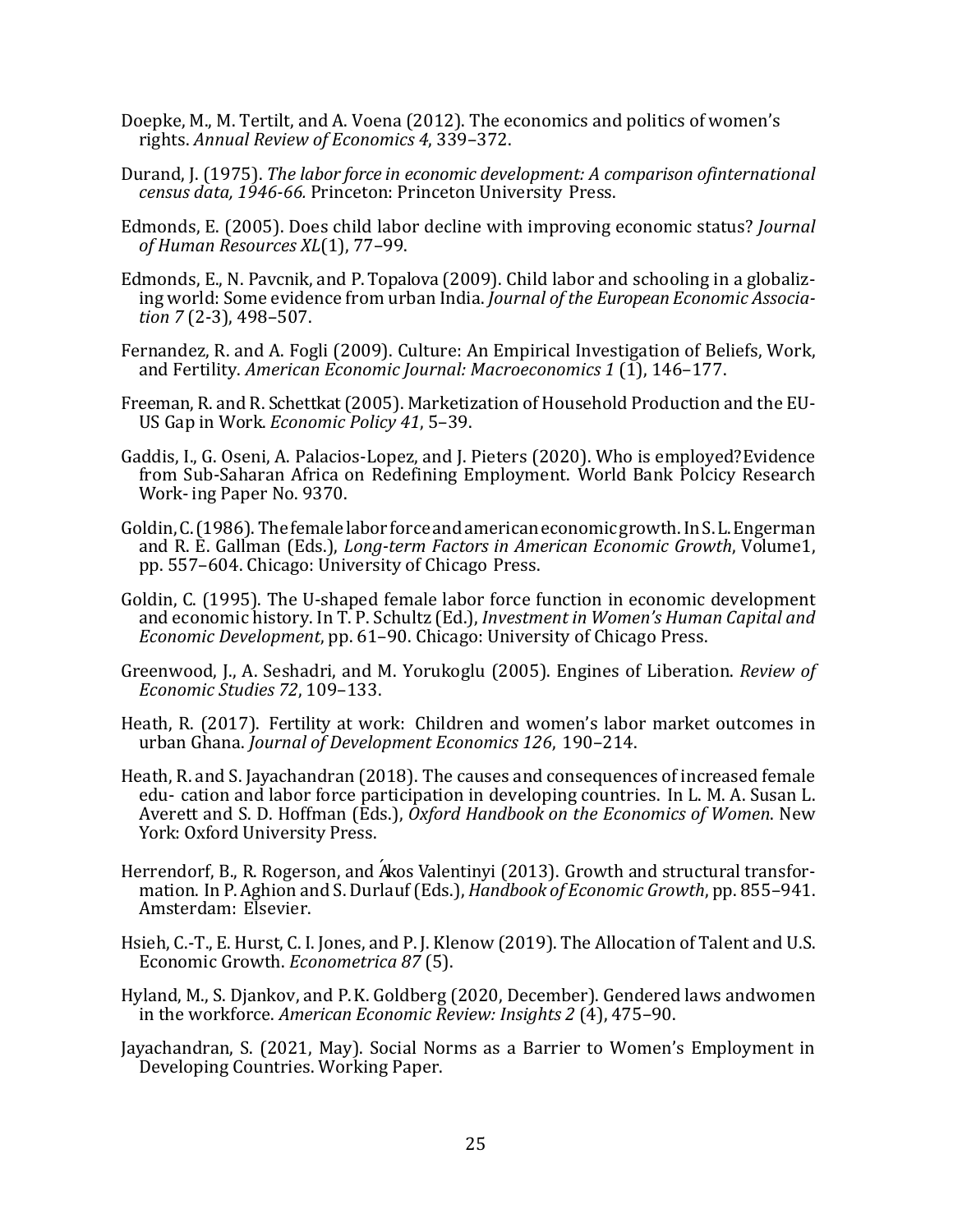- Jensen, R. (2012). Do labor market opportunities affect young women's work and family decisions? Experimental evidence from India. *Quarterly Journal of Economics 127* (2), 753–792.
- Jensen, R. and E. Oster (2009). The Power of TV: Cable Television and Women's Status in India. *The Quarterly Journal of Economics 124* (3), 1057–1094.
- Kondylis, F., A. Legovini, K. Vyborny, A. M. T. Zwager, and L. D. A. Cardoso (2020). Demand for Safe Spaces: Avoiding Harassment and Stigma. *World Bank PolicyResearch Working Paper* (9269).
- Kremer, M., J. Leino, E. Miguel, and A. P. Zwane (2011). Spring Cleaning: Rural Water Impacts, Valuation, and Property Rights Institutions. The Quarterly Journal of Eco*nomics 126* (1), 145–205.
- Kruse, H., E. Mensah, and P. Woltjer (WIDER Technical Note 2/2021). The Economic Transformation Database (ETD): Content, Sources, and Methods.
- Kruse, H., E. Mensah, K. Sen, and G. de Vries (2021). A manufacturing renaissance? Industrialization trends in the developing world.
- Kuznets, S. (1966). *Modern Economic Growth, Rate, Structure and Spread*. New Haven: Yale University Press.
- Lebergott, S. (1993). *Pursuing Happiness*. Princeton, NJ: Princeton University Press.
- Lee, K., E. Miguel, and C. Wolfram (2020). Does household electrification supercharge economic development? *Journal of Economic Perspectives 34* (1), 122–144.
- Lee, J. E. (2020). Marriage and Misallocation: Evidence from 70 Years of U.S. History. London School of Economics PhD thesis.
- Leeds, J. (1917). *The household budget: With a special inquiry into the amount and value of household work*. Ph. D. thesis, Columbia University.
- Maddison, A. (1980). Economic growth and structural change in the advanced countries. In I. Leveson and J. W. Wheeler (Eds.), *WesternEconomiesinTransition: StructuralChange and Adjustment Policies in Industrial Countries*, pp. 41–65. London: Croom Helm.
- Majbouri, M. (2020). Fertility and the puzzle of female employment in the Middle East and North Africa. *Economics of Transition and Institutional Change 28* (2), 225–244.
- Mammen, K. and C. Paxson (2000). Women's Work and Economic Development. *Journal of Economic Perspectives 14*, 141–164.
- McGavock, T., E. McCullough, N. P. Magnan, and T. Assefa (2020). Stifled by Stigma? Experimental Effects of Updating Husbands' Beliefs on Participation in Women's Household Work.
- Meeks, R. (2017). Water Works: The Economic Impact of Water Infrastructure. *Journal of Human Resources 52* (4), 1119–1153.
- Miller, C., J. Peck, and M. Seflek (3002[Forthcoming]). Missing women, integration costs, and big push policies in the Saudi labor market. *American Economic Journal: Applied Economics*.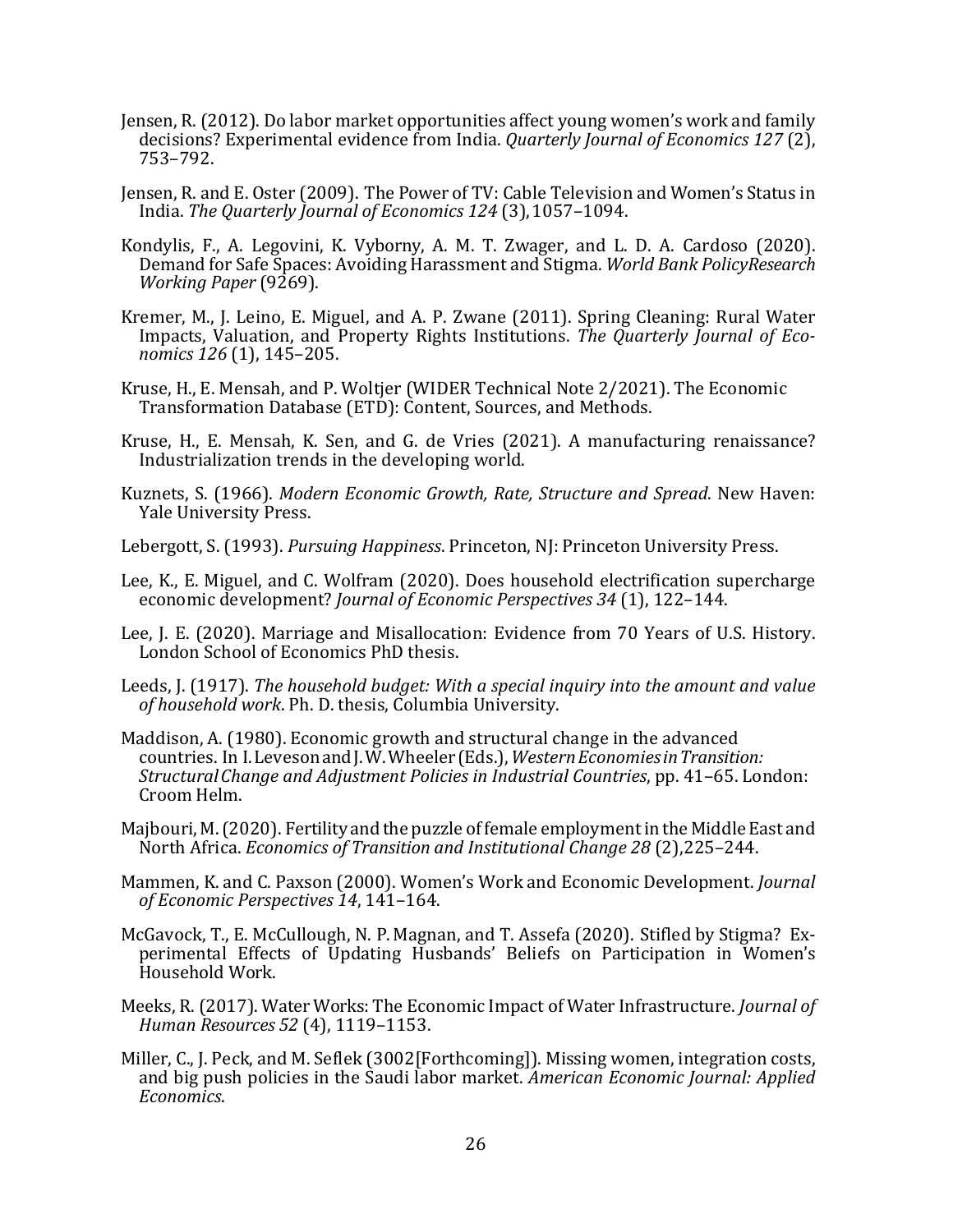- Mincer, J. (1962). Labor force participation of married women: A study in labor supply. In *National Bureau of Economic Research, Aspects ofLabor Economics*, pp. 63–106. Prince- ton N.J.: NBER.
- Mokyr, J. (2000). Why more work for mother? Knowledge and the household behavior. *Journal of Economic History 60*, 1–40.
- Ngai, L. R., C. Olivetti, and B. Petrongolo (2020). Structural Transformation and the Ushaped Female Employment.
- Ngai, L. R. and B. Petrongolo (2017). Gender Gaps and the Rise of the Service Economy. *American Economic Journal – Macroeconomics 9*, 1–44.
- Ngai, L. R. and C. A. Pissarides (2008). Trends in Hours and Economic Growth. *Reviewof Economic Dynamics 11*, 239–256.
- Ngai, L. R. and C. A. Pissarides (2011). Taxes, Social Subsidies and Allocation of Work Time. *American Economic Journal – Macroeconomics, 3*, 1-26.
- Pidgeon, M. E. (1937). Women in the economy of the United States of America: A summary report. Technical Report 155, United States Department of Labor. Washington: U.S. Government Printing Office.
- Ramey, V. A. (2009). Time Spent in Home Production in the Twentieth-Century United States: New Estimates from Old Data. *The Journal of Economic History 69* (1), 1–47.
- Reid, M. (1934). *Economics of Household Production*. New York: J. Wiley Sons, Incorporated.
- Rendall, M. (2018). Female Market Work, Tax Regimes, and the Rise of the Service Sector. *Review of Economic Dynamics 28* (2), 269–289.
- Rodrik, D. (2015). Premature Deindustrialization. *Journal of Economic Growth 21*, 1–33. Rogerson, R. (2008). Structural Transformation and the Deterioration of European Labor Market Outcomes. *Journal of Political Economy 116* (2), 235–259.
- Ruggles, S. (2015). Patriarchy, Power, and Pay: The Transformation of American Families, 1800–2015. *Demography 52*, 1797–1823.
- Sinha, J. N. . (1965). Dynamics of female participation in economic activity in a developing economy. In *ProceedingsoftheWorldPopulationConference*. New York: UN Publications.
- Vanek, J. (1973). *Keeping busy: Time spent in housework, United States, 1920‐1970*. Ph.D. thesis, University of Michigan.
- Vidart, D. (2020). Human capital, female employment, and electricity: Evidence from the early 20th century United States.
- World Bank (2021, March). Enabling women to work and their children to blossom: The story of mobile childcare units in Burkina Faso. Technical report, World Bank.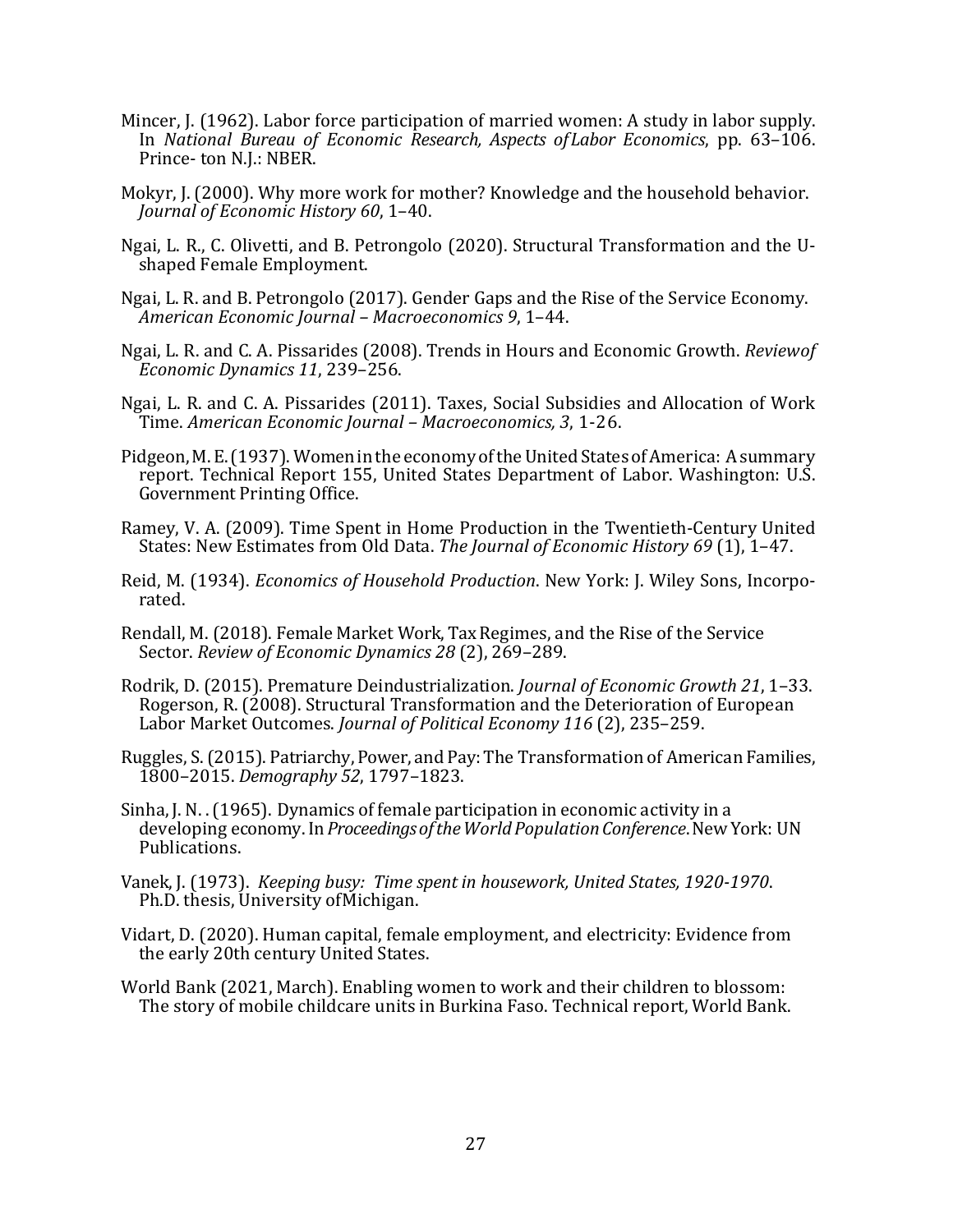## **Online Data Appendix**

## **Time use and Gender in Africa in Times of Structural Transformation**

Taryn Dinkelman and L. Rachel Ngai

### **1. Measuring home production historically and today**

The current standard for measuring time inputs into home or market production is to use a time use survey. Survey respondents report activities in specific time increments (e.g. 15 minutes) for each of the 24 hours in a day. Time in specific activities can be aggregated to broader categories, and aggregated across weekdays to construct a weekly total. Because these surveys are costly to administer, usually only one or two individuals per household are randomly selected for participation.

Historically, the US has conducted small time-use surveys among specific populations. They provide useful data points for building a picture of how time use has changed over decades. For example, at the turn of the century, Leeds (1917) surveyed 60 families in Pennsylvania to document how they spent time on keeping small farm animals, making clothes and preserving food for their own use. Two decades later, Reid (1934) wrote about the disappearance of these activities. Using various time use surveys collected by U.S. Bureau of Home Economics, Vanek (1973) documented the transformation of home activities from 1924 to 1968, revealing the convergence to modern day home activities in developed countries.

In recent decades many countries have started conducting surveys with a more representative sample of the whole country. The first nationally representative time-use survey became available for the US in 1965 and the American Time Use Survey began in 2000. Effort has been made to harmonize time use surveys across countries such as those of the Harmonised European Time Use Survey (HETUS) (including 23 European countries) and the Multinational Time Use Survey (MTUS) (including 24 countries across continents). The eleven African countries that have so far dedicated time use surveys or complete time use modules embedded in regular household surveys include: Algeria (2012), Benin (1998,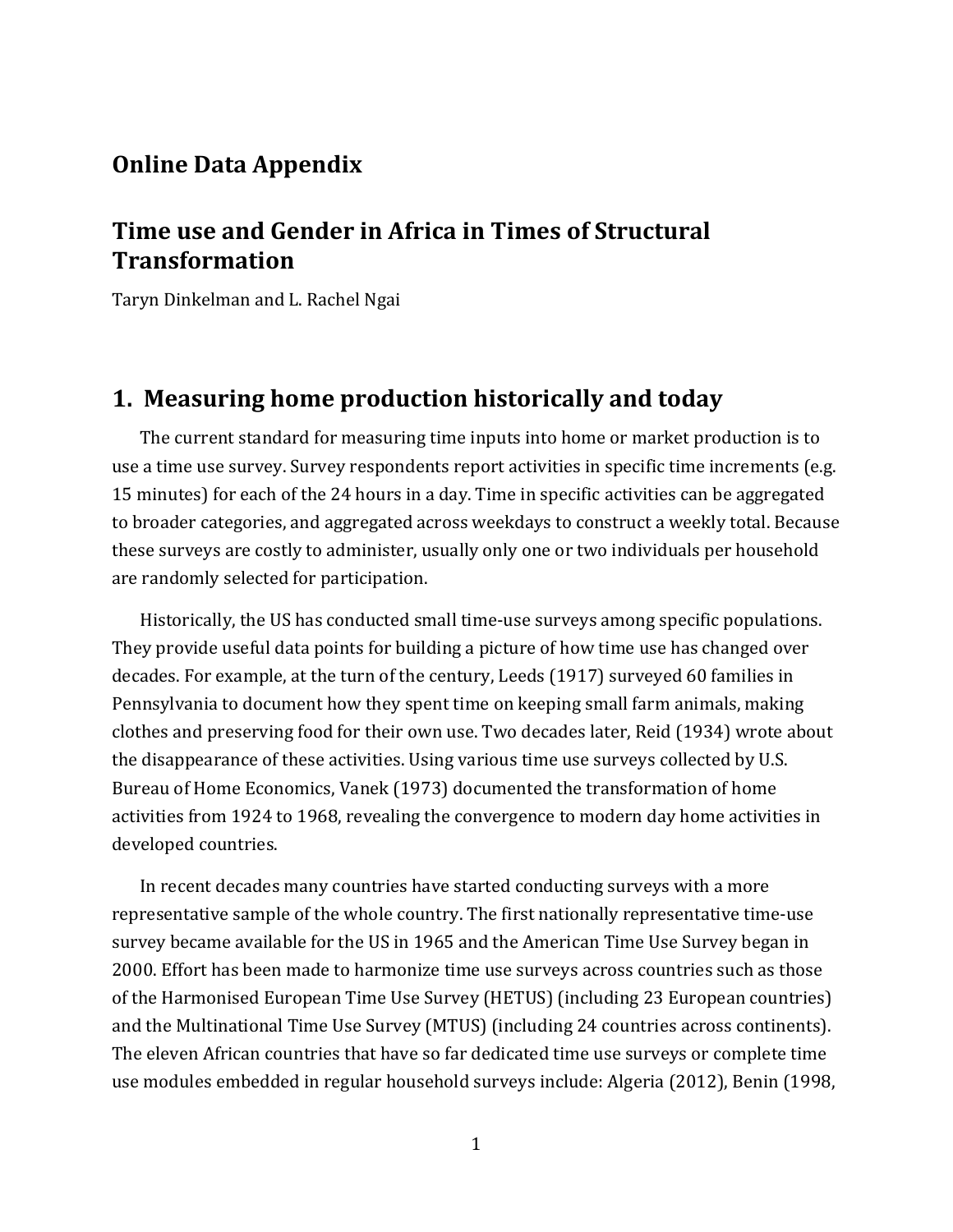2015), Ethiopia (2013), Ghana (2009), Madagascar (2001), Mali (2008), Mauritius (2003), Morocco (2011), South Africa (2000, 2010), Tanzania (2006, 2014) Tunisia (2005) (see Charmes (2017, Table 3.1 and 3.2) for details). Not all of surveys are publicly accessible.

### **2. Practical issues with measuring home production time**

In most modern time-use surveys, respondents are asked to flag whether an activity completed in a given window was the primary or secondary activity; in some, though, only the primary activity information is collected. For example, someone could be cooking dinner as the primary activity and watching kids as the secondary activity. Time diaries can be completed contemporaneously, or using the recall method for time use in the prior day.

Often, one or two individuals in each household are selected randomly to participate in these surveys. Participants tend to be 15 years or older in developed country surveys, and 10 years or older in developing countries. This difference raises an issue of whether children work in home production and/or in the market. The issue of how children shift from being workers to being in school is beyond the scope of this paper: see Edmonds (2005) and Edmonds et al. (2009) for examples of how child time allocation and work shifts in the process of trade-induced economic growth.

There is some ambiguity about whether wood and water collection should show up in a country's System of National Accounts (SNA). Some African countries include one or both activities as part of unpaid market work, while others count these activities as home production time and therefore not part of the SNA. For the purposes of this article, we count time spent in these activities as part of home production.

#### **3. Constructing time use data for Table 1**

For the 1920s data from the US, we use direct reports of mean weekly hours of work among American housewives taken from Pidgeon (1937). In that report, hours are report for four states (Oregon, South Dakota, Montana, and New York); we aggregate these up to generate a single average for each entry in the table, weighted by the number of observations from each state. Except for time spent collecting firewood and water, these average hours per week values look similar to Ramey's (2009) values by category.

For the US data from 1965 and 2010, we download time use data from the Multinational Time Use Survey data at IPUMS www.mtusdata.org/mtus/. The MTUS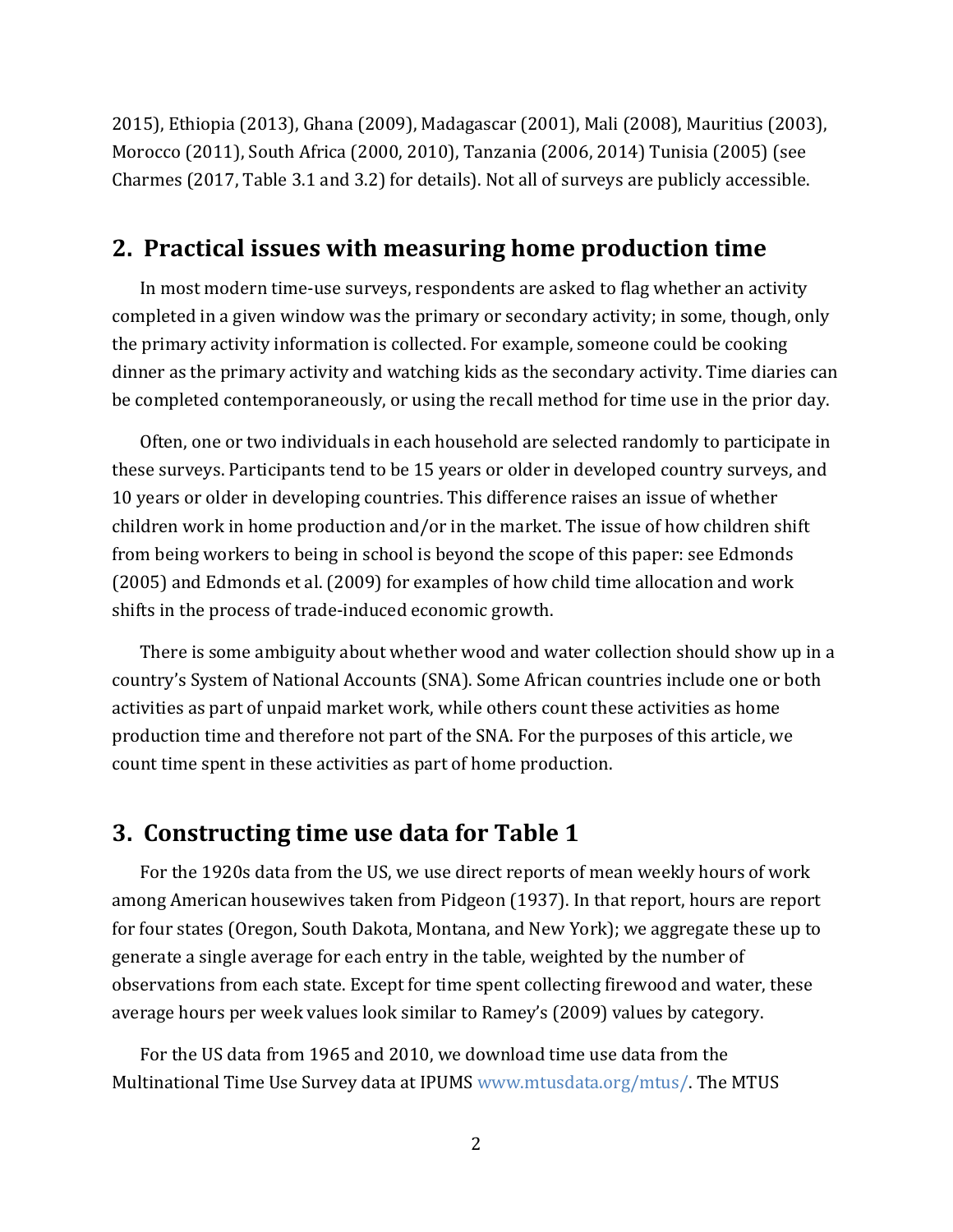provides average time use by country and year. We choose variables that map to the definitions in our Table 1 and restrict the sample to married women ages 15-59 with zero market hours and schooling hours. We also exclude women who report their status as fulltime worker or student.

To complete the table, we obtained micro data for four countries and five survey years. South Africa, Ghana, and Morocco all have nationally representative time-use diaries, which means they capture reports on hours of work for the reference day. Sierra Leone captures weekly time use data in broad activity categories as part of a nationally representative labor force survey. We choose the sample of married women who are aged 15-59 who report either that they are full-time housewives (in Morocco) or who report zero hours of work or schooling (the other countries) and (if the variables exist) do not report being in paid employment or in school in the past week.

For South Africa, Ghana, and Morocco, we aggregate information from each person by activity to compute the average amount of time spent on each activity on each day of the week, and then sum across days of the week to compute a measure of weekly hours. For Sierra Leone, we trim the data to exclude extreme values of time spent in home production.

Across all surveys, there is likely some measurement error, both because of recall bias and because of how the data were collected. For instance, in the US 2010 survey, except for time spent on childcare, no time spent on secondary activities is collected. This means that some home production time in secondary activities could be uncounted. In the other countries with time use diaries, secondary activities are more likely to be included in these measures. For example, in South Africa, respondents listed up to three activities per half hour and we assign a share (30 minutes, 15 minutes, or 10 minutes) of time to each activity based on the number of activities listed. In Ghana, respondents listed up to five activities per hour along with the time spent on each activity. Where activities were listed simultaneously, we split the time allotment equally across activities.

For comparison to Table 1, we present Table A.1 below. We expand the sample in each country in Table A.1 to include all women aged 15-59, regardless of marital status, work status, or school enrollment status.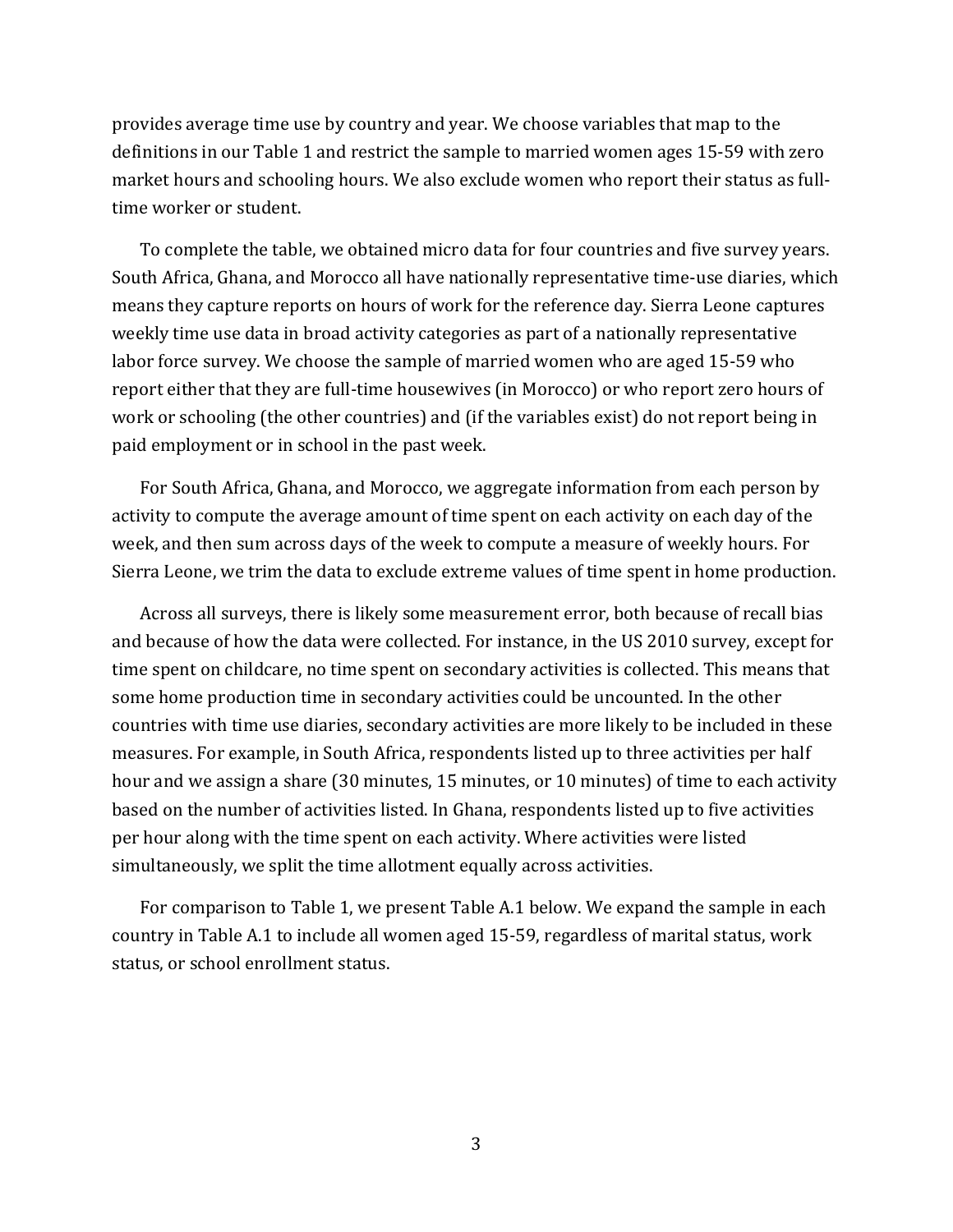|                                  | <b>USA</b>      | <b>USA</b>     | <b>USA</b>     | South<br>Africa | South<br>Africa | Morocco Ghana   |              | Sierra<br>Leone |
|----------------------------------|-----------------|----------------|----------------|-----------------|-----------------|-----------------|--------------|-----------------|
|                                  | 1920s           | 1965           | 2010           | 2000            | 2010            | 2011            | 2009         | 2003            |
| GDP p.c. $1$                     | \$7,134         | \$18,130       | \$41,376       | \$5,873         | \$7,509         | \$3,621         | \$1,953      | \$641           |
| Panel A                          | Weekly hours    |                |                |                 |                 |                 |              |                 |
| Total hours 51.3                 |                 | 40.6           | 28.7           | 31.8            | 29.7            | 37              | 39.4         | 44.3            |
| Cooking                          | 25.1            | 8.3            | 4.3            | 11.7            | 11.2            | 19.6            | 18.1         | 8.7             |
| (% of total)                     | (49%)           | (20%)          | (15%)          | (37%)           | (38%)           | (53%)           | (46%)        | (20%)           |
| Collecting<br>firewood,<br>water | 1.5<br>(3%)     | 0.0<br>$(0\%)$ | 0.0<br>$(0\%)$ | 1.8<br>(6%)     | 0.7<br>(2%)     | 0.9<br>(2%)     | 1.1<br>(3%)  | 2.4<br>(5%)     |
| Cleaning                         | 7.9<br>(15%)    | 10.7<br>(26%)  | 5.4<br>(20%)   | 7.6<br>(24%)    | 7.7<br>(26%)    | 5.5<br>(15%)    | 2.4<br>(6%)  | 6.5<br>(15%)    |
| Laundry                          | 11.5<br>(22%)   | 5.1<br>(13%)   | 2.1<br>(7%)    | 4.1<br>(13%)    | 3.4<br>$(11\%)$ | 3.9<br>$(11\%)$ | 2.4<br>(6%)  | 1.1<br>(3%)     |
| Care of<br>children,<br>adults   | 3.6<br>(7%)     | 6.2<br>(15%)   | 8.5<br>(29%)   | 5.0<br>(16%)    | 4.1<br>(14%)    | 4.5<br>(12%)    | 7.8<br>(20%) | 11.6<br>(26%)   |
| Household<br>management (3%)     | 1.7             | 10.3<br>(25%)  | 8.6<br>(30%)   | 1.5<br>(5%)     | 2.7<br>(9%)     | 2.6<br>(7%)     | 7.5<br>(19%) | 13.9<br>(31%)   |
| Panel B                          | Sample features |                |                |                 |                 |                 |              |                 |
| ${\bf N}$                        | 619             | 1,024          | 5,399          | 5,887           | 15,717          | 7,607           | 3,648        | 5,761           |
| HH size                          | 4.3             | 3.6            | 2.8            | 4.9             | 5.0             | 5.2             | 4.9          | 7.1             |

| <b>Table A.1: Weekly Hours in Home Production among All Women</b> |  |  |  |  |
|-------------------------------------------------------------------|--|--|--|--|
|-------------------------------------------------------------------|--|--|--|--|

*Notes*: 1 GDP per capita is measured in 2011 International Dollars using the Penn World Tables v7.1. We measure GDP per capita in the US in the 1920s using Maddison's data reported in Herrendorf et al. (2013). Weekly hours are weighted averages calculated for women aged 15-59. (†) Indicates the % of married women in the overall sample. The 1920s US data are from a survey of only farm housewives. Variable definitions: Cooking (food preparation, clean up, fetching wood and water); collecting firewood and water; cleaning (care of house, gardens); laundry (mending, laundry, making clothes); care (of children and adults in the household); household management (buying food, shopping, home management, travel for home management, other).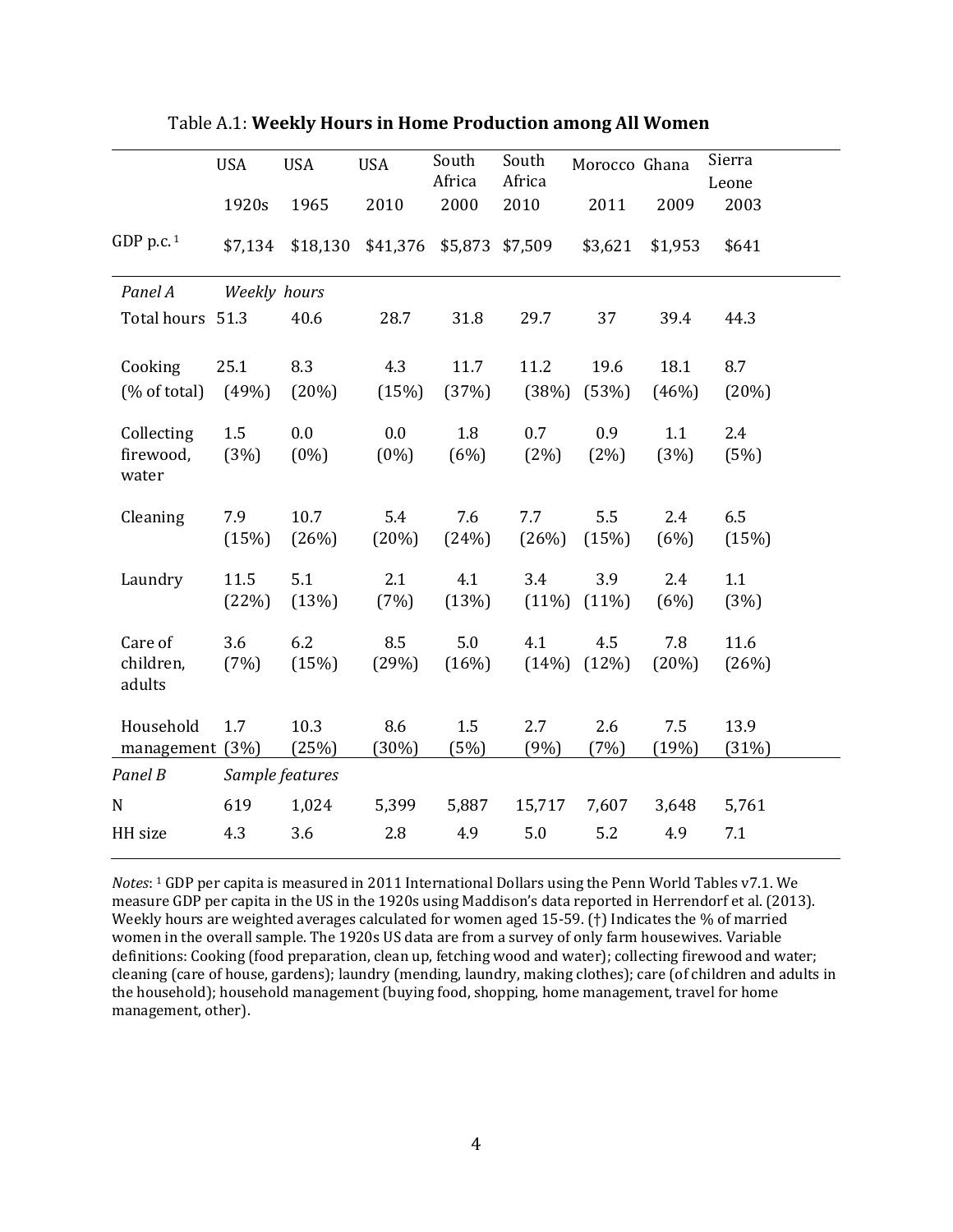# **4. Challenges to defining and measuring women's work in the market**

There is some ambiguity in how to measure women's home production and market work in African countries.

First, home production is supposed to be part of the Extended System of National accounts, and some types of home production and unpaid family work could be part of market activity according to the System of National Accounts (SNA). However, definitions are not applied consistently across Africa, and countries do not always document how they treat home production in the SNA.

Conceptually, home production that produces goods and services for the market (e.g. growing crops in the family garden to sell at market) should be part of market work as defined in the System of National Accounts, even if it is unremunerated. In early development stages, home production and working on the family farm or in the family business are important, and both are unpaid work. It is the emphasis on "own use" that differentiates home production from the latter which is referred as "market-oriented" establishment and is included as part of formal labor supply by the International Labor Organization (ILO). Although this distinction is conceptually clear, it is often difficult to measure in practice, since home businesses may produce goods and services for own use as well as for market.

In addition to this ambiguity, it is challenging to measure women's work in Africa since most women work in unpaid agricultural activities. Employment shares in agriculture are highly volatile over the agricultural cycle in some parts of the continent. The effects of this are noticeable in LFS surveys. In one example (Burkina Faso), measured agricultural employment shifts from 30 percent to 80 percent during the course of a year. Perhaps most troubling for the measurement of female LFP is that after 2013, the ILO recommended changing the definition of labor force participants to include only those who work for pay or profit. Because most women work in unremunerated family or farm jobs, this change in definition could significantly reduce employment figures in agriculture (Gaddis et al. 2020).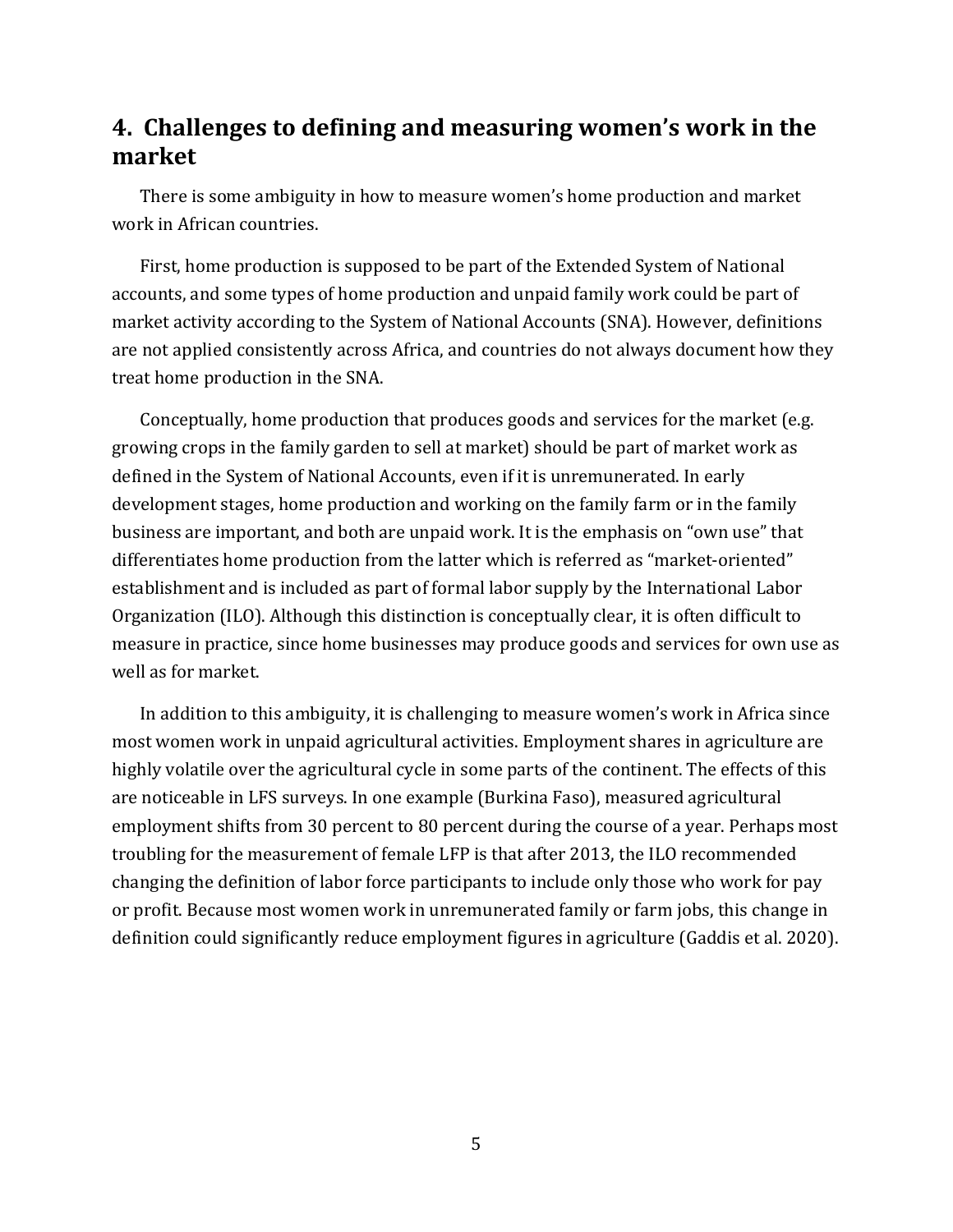# **5. Data sources and definitions for figures and tables**

## **5.1. Figure 1: Sectoral employment shares in Africa**

To construct Figure 1, we used data from the Africa Sector Database produced by the Grönigen Growth and Development Centre. The Africa Sector Database captures formal and informal employment data for all individuals 15 years and older, including all paid employees, self-employed workers, and (unpaid) family workers. The data come from population census data. Values for intervening years are interpolated using employment patterns from nationally representative LFS surveys as benchmarking points; where these do not exit, ILO modelled estimates for sectoral employment shares are used. See de Vries et al. (2015) and De Vries et al. (2021) for more detail. We use data from for Botswana, Ethiopia, Ghana,Kenya, Malawi, Mauritius, Nigeria, Senegal, South Africa, Tanzania, and Zambia. The following figure shows sectoral employment for men in these countries:





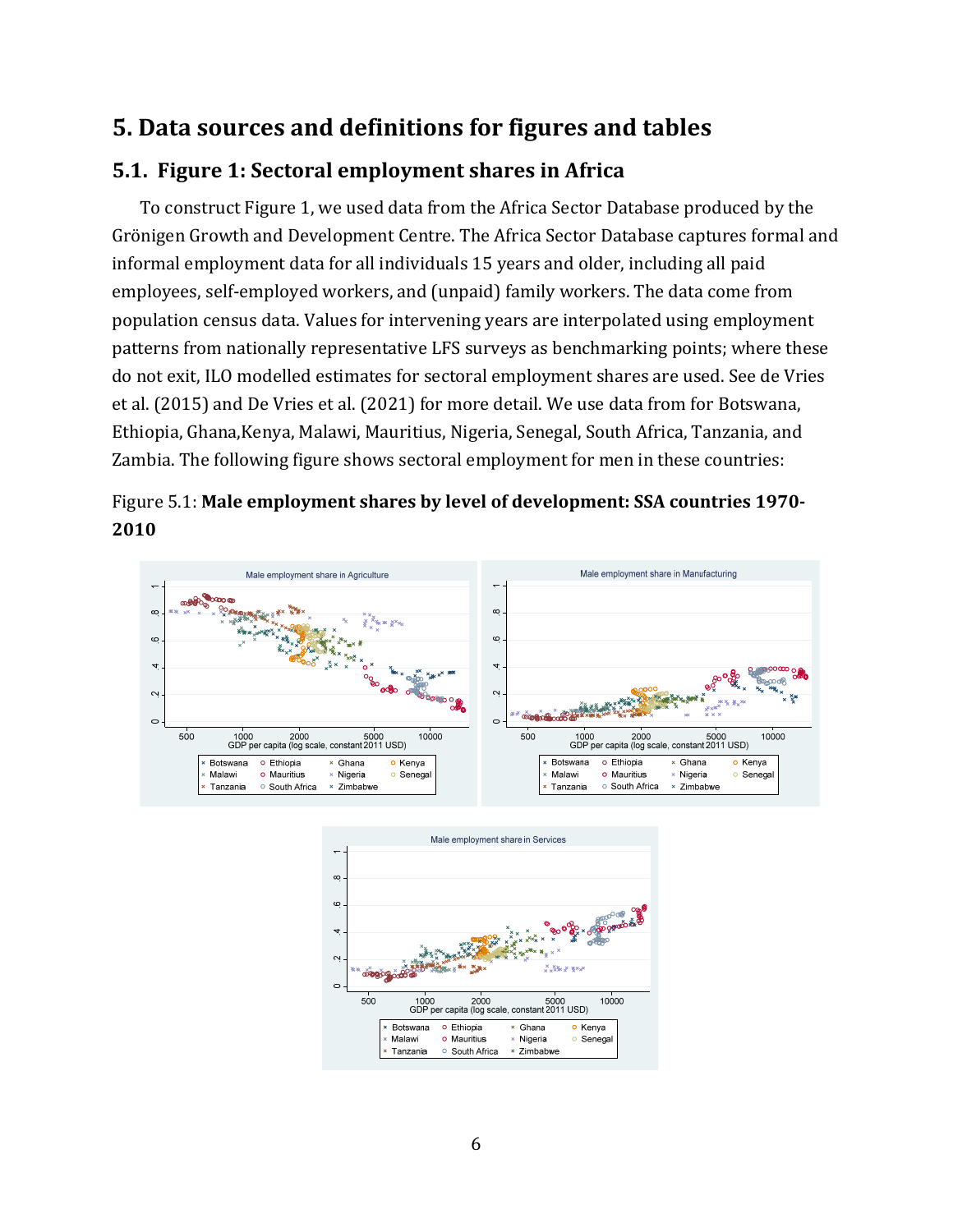*Notes:* Employment share data by sector for 11 African countries from the Africa Sector Database (de Vries et al., 2015). Real GDP per capita (2011 international dollars) from Penn World Tables v9.1.

### **5.2. Figure 2**

In Figure 2(a), we plot female labor force participation rates by African countries at different levels of GDP using LFP data from the ILO (modeled estimates) and Penn World Tables data for real GDP in 2011 international dollars (PWT Version 9.1).

We used data from Bridgman et al. (2018) to construct the time use graphs in Figure 2(b). The data are available for download from Herrendorf's website. We use all of the nonimputed time use data from available African countries. To look at how time use changes with level of development, we match the country-year level data with data on real GDP per capita from the 9.1 version of the Penn World Tables. Real GDP is measured in 2011 International Dollars.

#### **5.3. Figure 3**

To construct the composition of employment by job type for women, we used the following series from the World Bank databank databank.worldbank.org/home.aspx:

- SL.FAM.WORK.FE.ZS for share of contributing family workers
- SL.EMP.MPYR.FE.ZS for share of employers
- SL.EMP.SELF.FE.ZS for own-account/self-employed workers
- SL.EMP.WORK.FE.ZS for share of wage workers
- SL.EMP.TOTL.SP.FE.ZS for the employment to population ratio

Each of these is an ILO modeled estimate. We back out the share of own account workers by using the World Bank's definition: Own account workers are Self-employed minus employers minus contributing family workers.

Then, to construct the figure we multiple each job type category by the employment to population ratio and construct the share of women not in the labor force. We both the number of women in each job category as a share of all women, along with the share of women not in the labor force, in Figure 3.

## **5.4. Figure 4**

To construct the share of female jobs (and share of female service sector jobs) that produce home substitutable goods or services, we created a consistent (albeit broad)